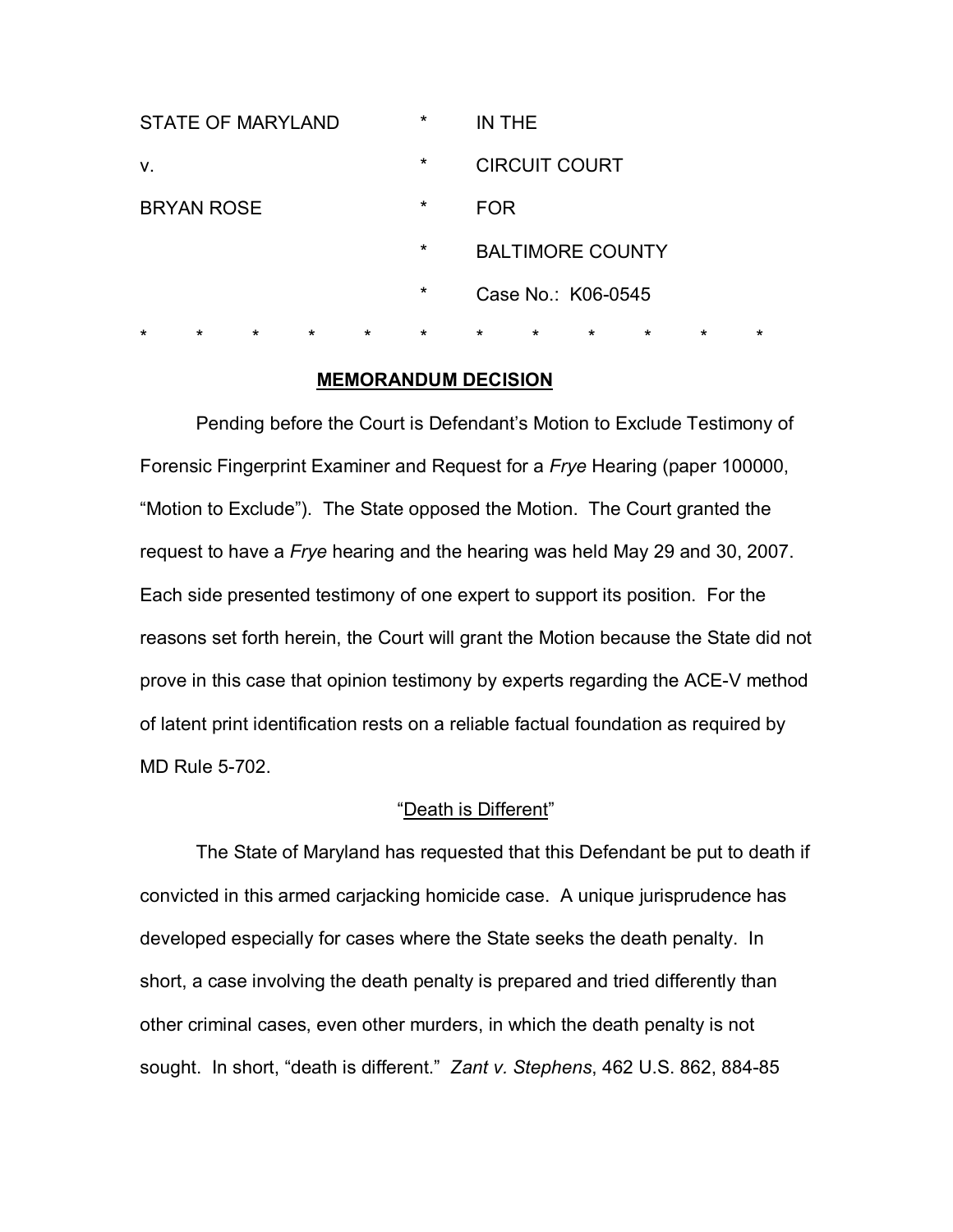(1983); *Woodson v. North Carolina*, 428 U.S. 280, 305 (1976); *Gardner v. Florida*, 430 U.S. 349, 357 (1977); *Ring v. Arizona*, 536 U.S. 584, 605-06 (2002); *California v. Ramos*, 463 U.S. 992, 998-99 (1983); *Lockett v. Ohio*, 438 U.S. 586, 604-05 (1978); *Ford v. Wainwright*, 477 U.S. 399, 411 (1986) (plurality opinion); *Enmund v. Florida*, 458 U.S. 782, 827-28 (1982) (quoting *Lockett v. Ohio*, 438 U.S. 586, 605 (1978)); *Doering v. Fader*, 316 Md. 351, 360 (1989) (quoting *Woodson v. North Carolina*, 420 U.S. 280, 305 (1976)); *see Gilmore v. Taylor*, 508 U.S. 333, 342 (1993) (in capital case, "the Eighth Amendment requires a greater degree of accuracy and fact finding than would be true in a non-capital case"); *Sawyer v. Smith*, 497 U.S. 227, 243 (1990) (stating that "[a]ll of [the Court's] Eighth Amendment jurisprudence concerning capital sentencing is directed toward the enhancement of reliability and accuracy in some sense"); *Spaziano v. Florida*, 468 U.S. 447, 456 (1984) ("we reaffirm our commitment to the demands of reliability in decisions involving death"). *See also Miller v. State*, 380 Md. 1, 78 (2004) (Raker, J., concurring and dissenting); *Evans v. State*, 304 Md. 487, 552 (1985) (McAuliffe, J., concurring and dissenting).

 In every case, evidence is not admissible without certain assurances of reliability. Evidence includes opinion testimony. This Motion concerns whether the State's Crime Lab technicians will be permitted to offer their expert opinions regarding certain latent fingerprint identification. The precedents cited advise this court that in a case where the death penalty is sought, the court must be even more careful to determine whether the opinions which a party seeks to present at trial will be permitted.

2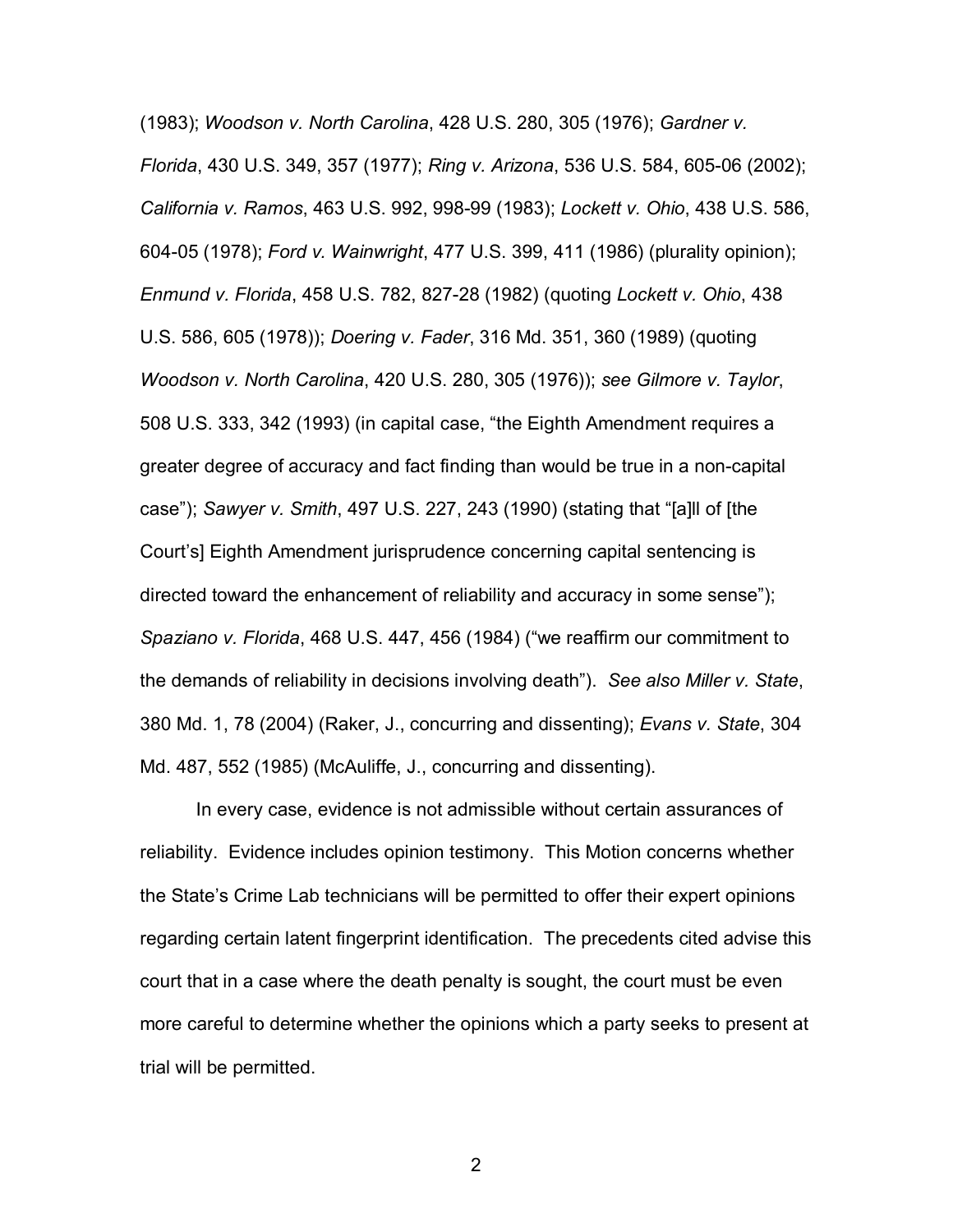#### Case Summary

 The instant case is very briefly described as follows based on the State's summary of certain proffered evidence in connection with another motion. A college student parked his car one day. Some days later, the student cannot find his silver Dodge Intrepid and reported it stolen. The Intrepid was listed on a "hot sheet" of stolen cars sought by the Regional Auto Theft ("RAT") police detectives.

 On Tuesday, January 5, 2006 at approximately 10:00 a.m., two RAT detectives spotted the Intrepid. They attempted to stop the Intrepid; a chase ensued. The Intrepid got away. The driver and passenger in the Intrepid cannot be identified except as black males.

 At approximately 10:30 a.m. the same day, the Intrepid was seen in the Security Square Mall parking lot next to the Victim's Mercedes. A struggle ensued. The Victim was shot by a black man who got into the Intrepid which sped away. No one can identify the driver or passenger except as black males. The abandoned Intrepid was eventually located at the Owings Mills Metro.

 At first, no latent fingerprints were identified by the Crime Lab. Homicide detectives suggested names of suspects to the Crime Lab. The known prints of the suspects were compared to the latent prints recovered. Eventually, a couple of latent prints on the cars were identified as those of the Defendant. The identification by one Crime Lab Technician was provided to a second Crime Lab Technician to "verify." She agreed with the identification of her co-worker. These opinions, that the latent print(s) on the cars match Defendant's prints, appear to be the heart of the State's case.

 $\sim$  3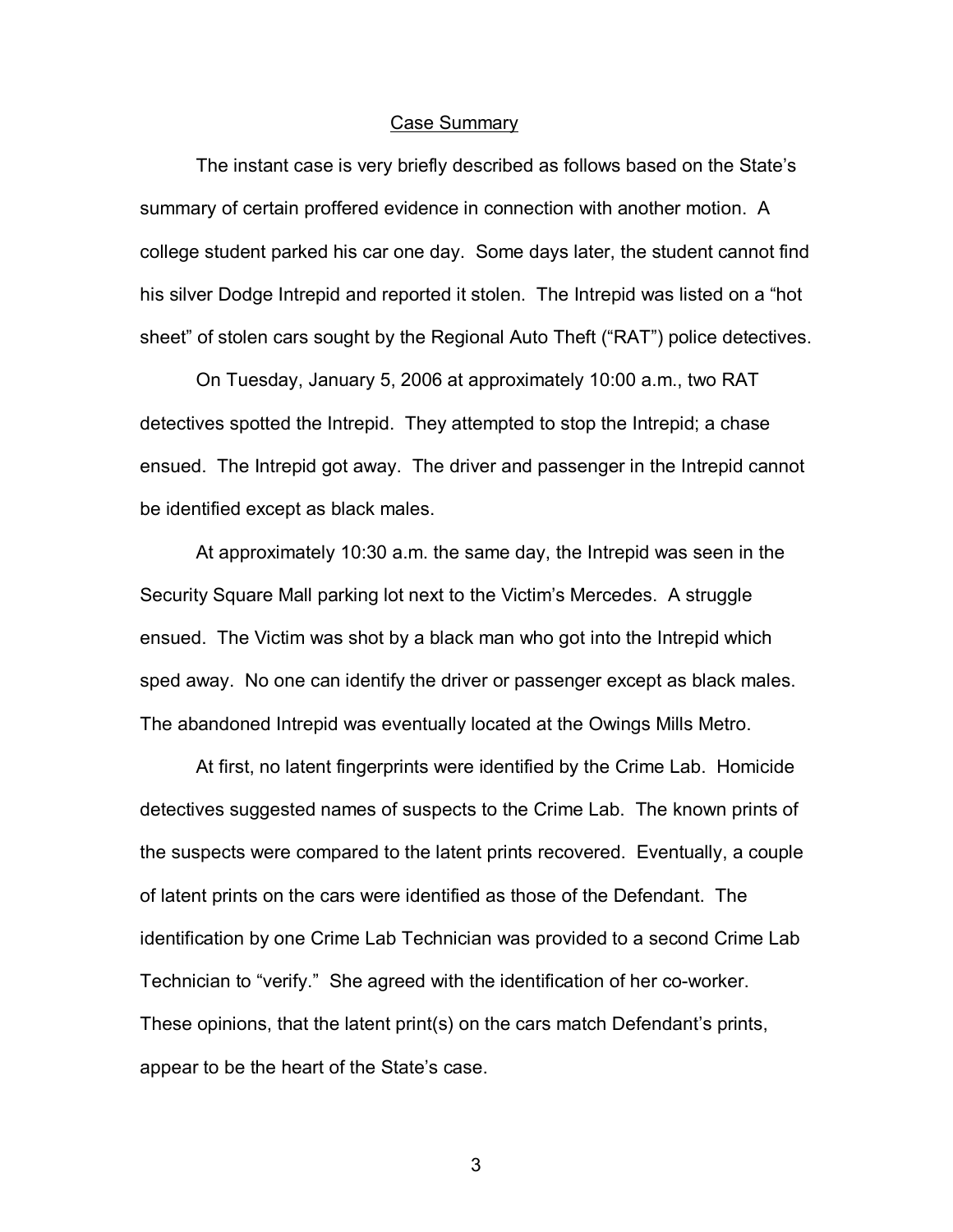Such a summary cannot do justice to the full presentation of evidence by the State, nor to the cross-examination or presentation of adverse evidence by the Defense. No facts concerning this case have been determined by the Court.

Both sides have requested that the Court determine the issue of reliability of the ACE-V methodology, and consequent admission *vel non* of the latent fingerprints, without reference to the specific fingerprint evidence in this case. Despite having held a hearing on the case specific fingerprint evidence, the Court has acquiesced in the parties' requests that the Court determine the admissibility of latent fingerprint identification opinions without consideration of the case specific information presented.

#### Issue Presented

Whether ACE-V is a methodology which establishes the reliability of the general practice of latent fingerprint identification.

#### Parties' Positions

 Defendant contends that ACE-V is not a methodology which has been subjected to scientific testing. As a result, the error rate in latent print identifications is unknown. Absent an error rate, reliability of the methodology is unproven. A fundamental problem, according to Defendant, is that the subjective comparisons in ACE-V involve psychological phenomena known as "confirmation bias." Further, Defendant argues that the "standards" for latent fingerprint identification are inadequate.

The State principally relies on the history of acceptance of fingerprint identification evidence. Maryland courts have found fingerprint identification to

4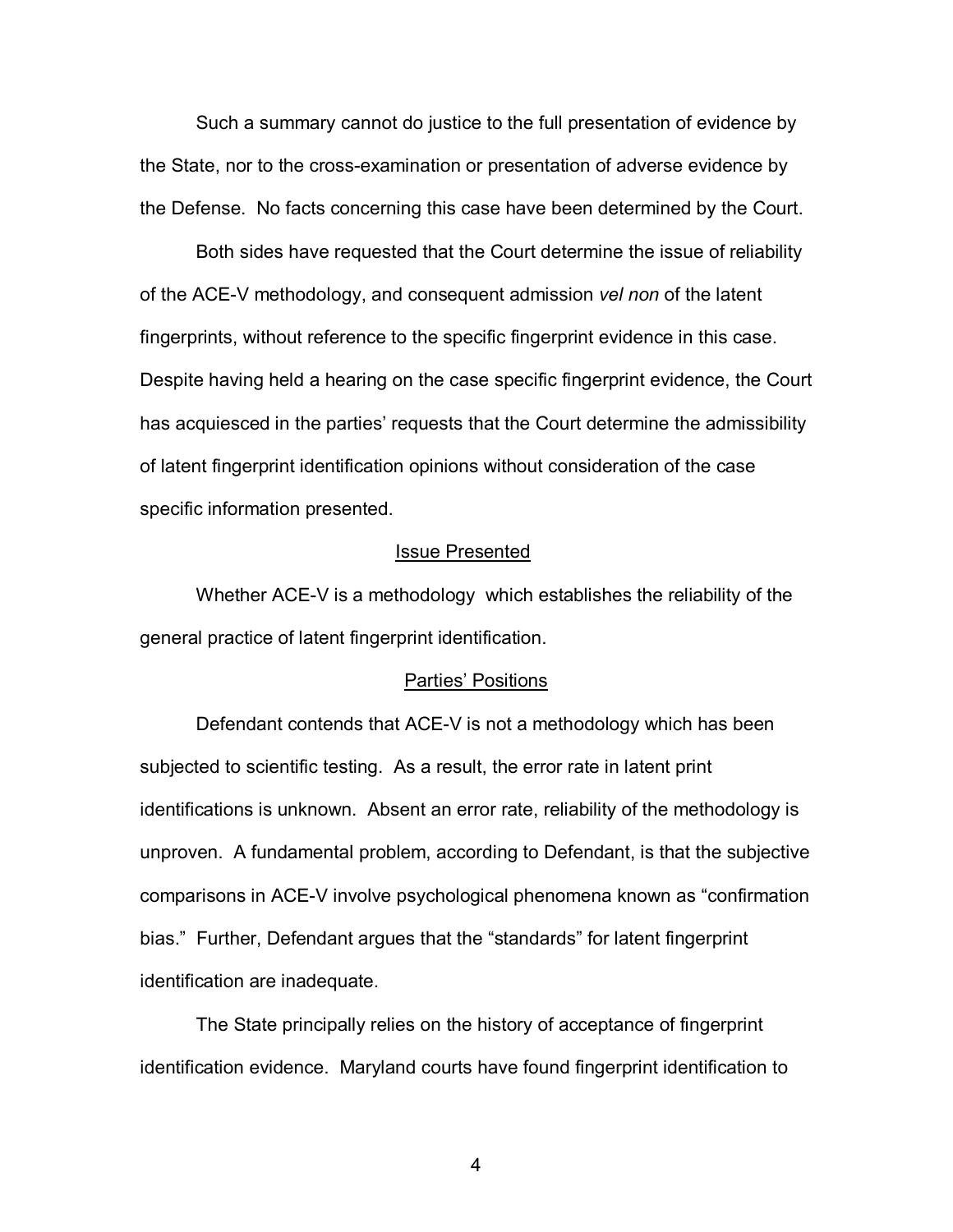be admissible in the past. Recent court challenges to fingerprint identification evidence have been rejected. Finally, the State claims that the ACE-V methodology is generally accepted in the relevant technical community.

#### Background re Fingerprints

As with any expert testimony, some background in the field and an introduction to the terminology is helpful. From time to time, there have been isolated reports of erroneous fingerprint identifications. It was not until the infamous erroneous fingerprint identification of Brandon Mayfield in 2004 by top FBI latent print examiners, however, that deficiencies in the latent print field received serious attention.

At the May 29-30, 2007 *Frye-Reed* hearing on the Motion to Exclude, without objection by the State, Defendant submitted into evidence the 220 page "A Review of the FBI's Handling of the Brandon Mayfield Case" (hereafter "Review") by the U.S. Department of Justice Office of the Inspector General Oversight and Review Division (March 2006), hereafter "OIG." The OIG Review provides a unique and comprehensive analysis of defects in current latent fingerprint methodology.

Briefly, on March 11, 2004, terrorists detonated bombs on several commuter trains in Madrid, Spain. The Spanish National Police recovered latent fingerprints on a plastic bag containing explosive detonators. The fingerprints were submitted to the FBI for identification on March 13, 2004.<sup>1</sup> On that same day, the Latent Print Unit of the FBI initiated an Automated Fingerprint Identification System ("AFIS") search in an attempt to match the latent prints

 1 OIG Review p. 1; *Mayfield v. United States*, WL 2792447 (D. Or. Sept. 26, 2007).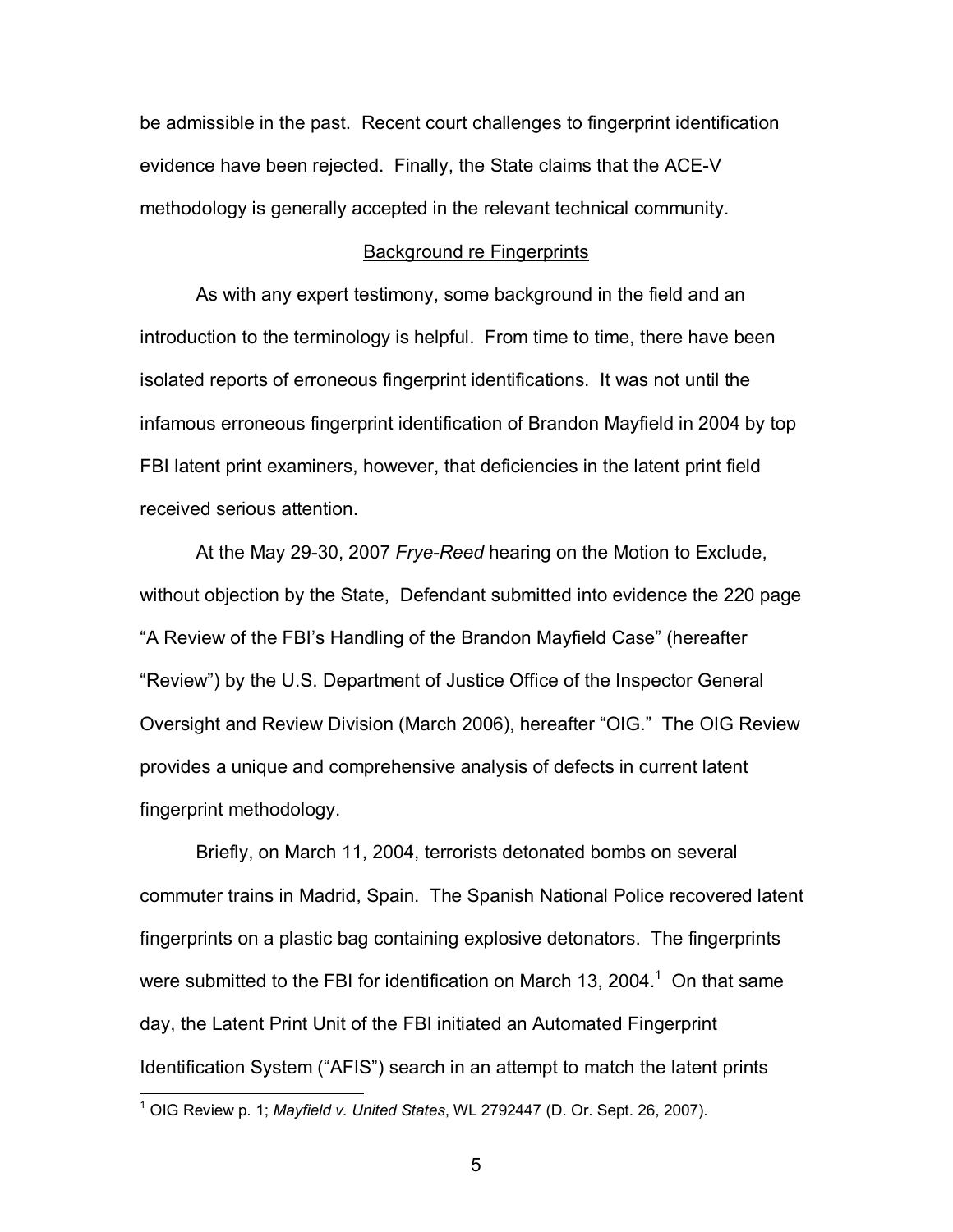received from Spain with known prints in the FBI computer system. The FBI was unable to locate a fingerprint match. $^2$  The FBI requested and received from Spain higher resolution digital photographs of eight latent prints. Another AFIS search was performed. The FBI technicians programmed the computer to return 20 candidates whose known prints had features in common with what was identified as Latent Finger Print # 17 (LFP # 17).

The computer produced 20 candidates, each of which was identified by an AFIS "score" that reflected how closely the computer determined each candidate's fingerprints matched certain features of LFP # 17. Also included was an identification number for each candidate that allowed the FBI to retrieve the names, original fingerprint cards, and demographic information of each candidate on the list. That information allowed the FBI to perform background checks on each of the 20 candidates.

Mayfield's AFIS "score" ranked # 4 on the list of 20 candidates. Reared in Kansas, Mayfield is an American citizen living with his wife and three children in Oregon. He was 38 years old, a former Army officer with an honorable discharge, and a practicing lawyer. Prior to his arrest, he had not traveled outside the United States since 1994. Mayfield had never been arrested for a crime. $3$  FBI examiners were aware of Mayfield's Muslim faith. $4$  The OIG found that this knowledge likely influenced the FBI examiners.<sup>5</sup>

 $\overline{\phantom{a}}$ 

<sup>2</sup> *Mayfield*, *supra*. 3

*Mayfield*, *supra.* 

*Mayfield*, *supra*.

OIG Review p. 193.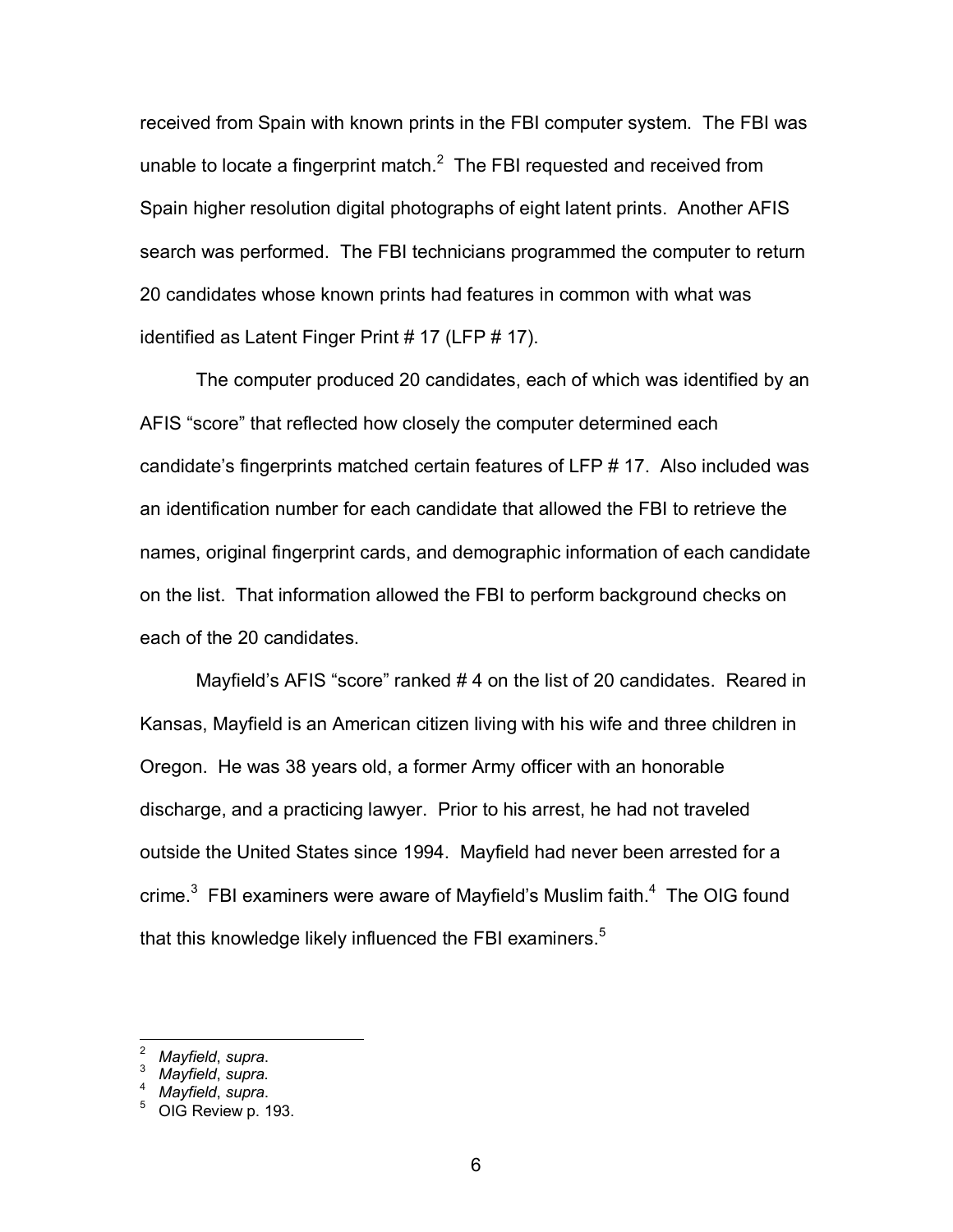On March 19, 2004, the FBI's Latent Print Unit identified Mayfield as the source of one of the fingerprints. $^6$  One FBI examiner's conclusion that it was Mayfield's fingerprint was verified by a second FBI examiner. The second examiner knew of the first examiner's conclusion. The misidentification was then reviewed by a supervisor who concurred with the identification.<sup>7</sup>

On April 13, 2004, the FBI learned that the Spanish National Police disagreed that Mayfield was the source of the fingerprints. Nevertheless, Mayfield was arrested in Portland, Oregon as a material witness. $8$ 

On May 17, 2004, the United States District Court in Oregon appointed an independent expert to review the FBI's fingerprint identification. $9$  This expert concurred with the FBI's identification of Mayfield's fingerprint.<sup>10</sup> All three FBI examiners considered their conclusions a "100% positive identification."11

On the same day, the Spanish National Police informed the FBI that it had previously identified the fingerprint in question as the fingerprint of a different person, an Algerian national named Ouhnane Daoud.<sup>12</sup> After reviewing Daoud's prints, the FBI withdrew its identification of Mayfield; and, he was released.<sup>13</sup>

Thereafter, the FBI convened an International Panel of experts to determine how the erroneous fingerprint identification occurred. They opined:

<sup>-&</sup>lt;br>6 *Id.* 

 $7$  OIG Review p. 2. The supervisor knew of the Mayfield conclusions of the first and second examiners.

<sup>&</sup>lt;sup>8</sup> See Mayfield, supra.<br><sup>9</sup> Thie independent evr

<sup>&</sup>lt;sup>9</sup> This independent expert was also aware of the Mayfield identification.<br><sup>10</sup> OIG Review p. 3.

<sup>10</sup> OIG Review p. 3. 11 *Mayfield, supra.* 12 OIG Review p. 3. 13 *Id.*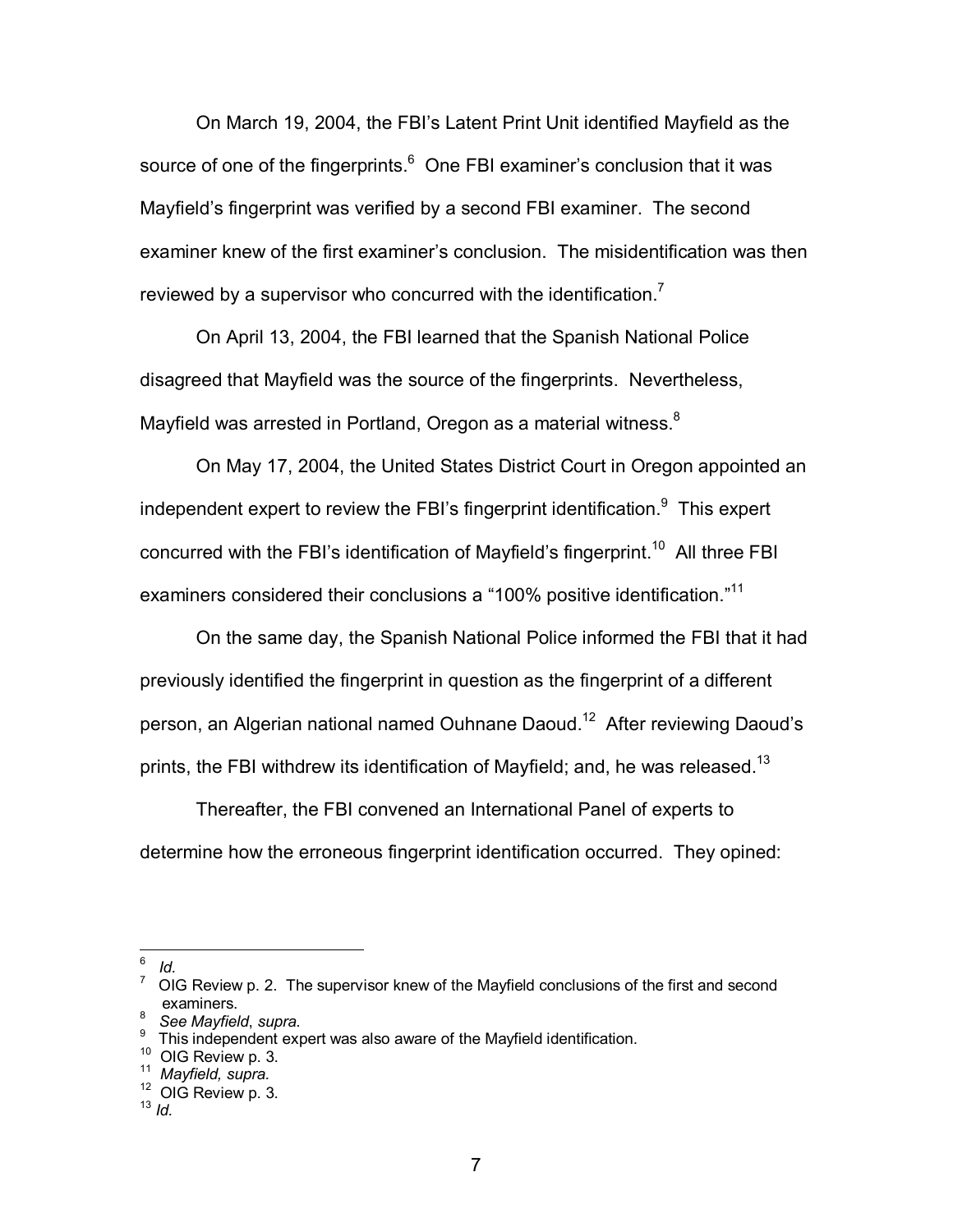- The first examiner failed to conduct a complete analysis before conducting the computer search;
- The first examiner disregarded important differences in appearance between the latent print and Mayfield's known prints;
- Examiners are overconfident in the power of AFIS;
- Examiners were pressured by the high-profile of the case;
- Verification was "tainted" by knowledge of the first examiner's conclusion.14

Recommendations for changes were made including expanded documentation requirements and modified verification procedures. In October 2004, attorneys for the Mayfield family filed a *Bivens* action in connection with the FBI's investigation and arrest of Mayfield.

 The Office of Inspector General examined the FBI's conduct in the *Mayfield* case and specifically investigated the causes of the fingerprint misidentification among other objectives. The OIG interviewed 70 individuals, reviewed thousands of pages of documents, and consulted with distinguished latent print examiners outside the FBI.<sup>15</sup>

 Several factors caused the FBI's misidentification of the fingerprint. Testimony in the instant case demonstrated that most of the factors are not unique to the *Mayfield* case. The unusual similarity between the latent print and Mayfield's known print was a major factor in the misidentification that confused three experienced FBI examiners and a court appointed expert. Ten of the

 $\overline{a}$ 

 $^{14}$  OIG Review pp. 3-4.<br> $^{15}$  OIG Review p. 5.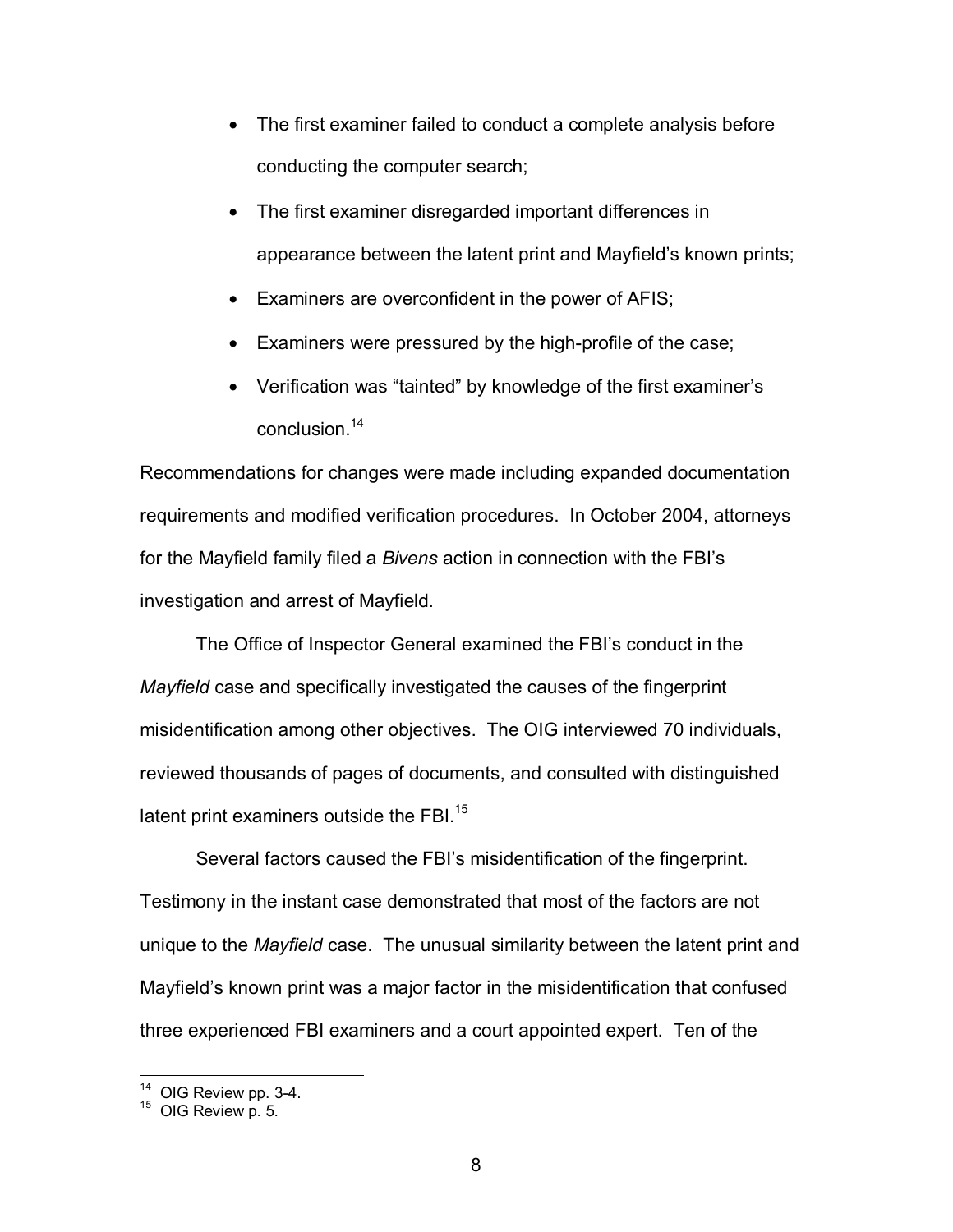points in the latent print that were used to identify Mayfield were also later used by different FBI examiners to identify Daoud as the source of the print.<sup>16</sup> Nevertheless, Mayfield and Daoud did not have identical fingerprints.

The OIG Review of the Mayfield case provides an excellent overview of the latent fingerprint examination process including the ACE-V process and the Integrated Automated Fingerprint Identification System (AFIS). The State's expert in this case, Stephen Meagher, a top FBI latent print examiner, was extremely familiar with the OIG Review. Indeed, he was involved in the withdrawal of the FBI's identification of Mayfield.

The Office of Inspector General's Review of the fingerprint procedures was comprehensive and helpful to an understanding of this practice. As a result, the Court has liberally quoted from, and summarized, the material background information.

### Fingerprints Generally

Mr. Meagher testified about fingerprints generally as well as about latent print examinations. The science which has produced knowledge of fingerprints was not contested by the Defendant. The biological science concerning fingerprints is different than the "science" or practice of latent fingerprint examinations.

A fingerprint is a reproduction of the pattern of friction ridge formations of the surface of a finger, made as a result of the transfer of oil or other matter during contact between the finger and an object. Friction ridges are the ridges on

 $\overline{a}$ 

 $16$  OIG Review pp. 6-7.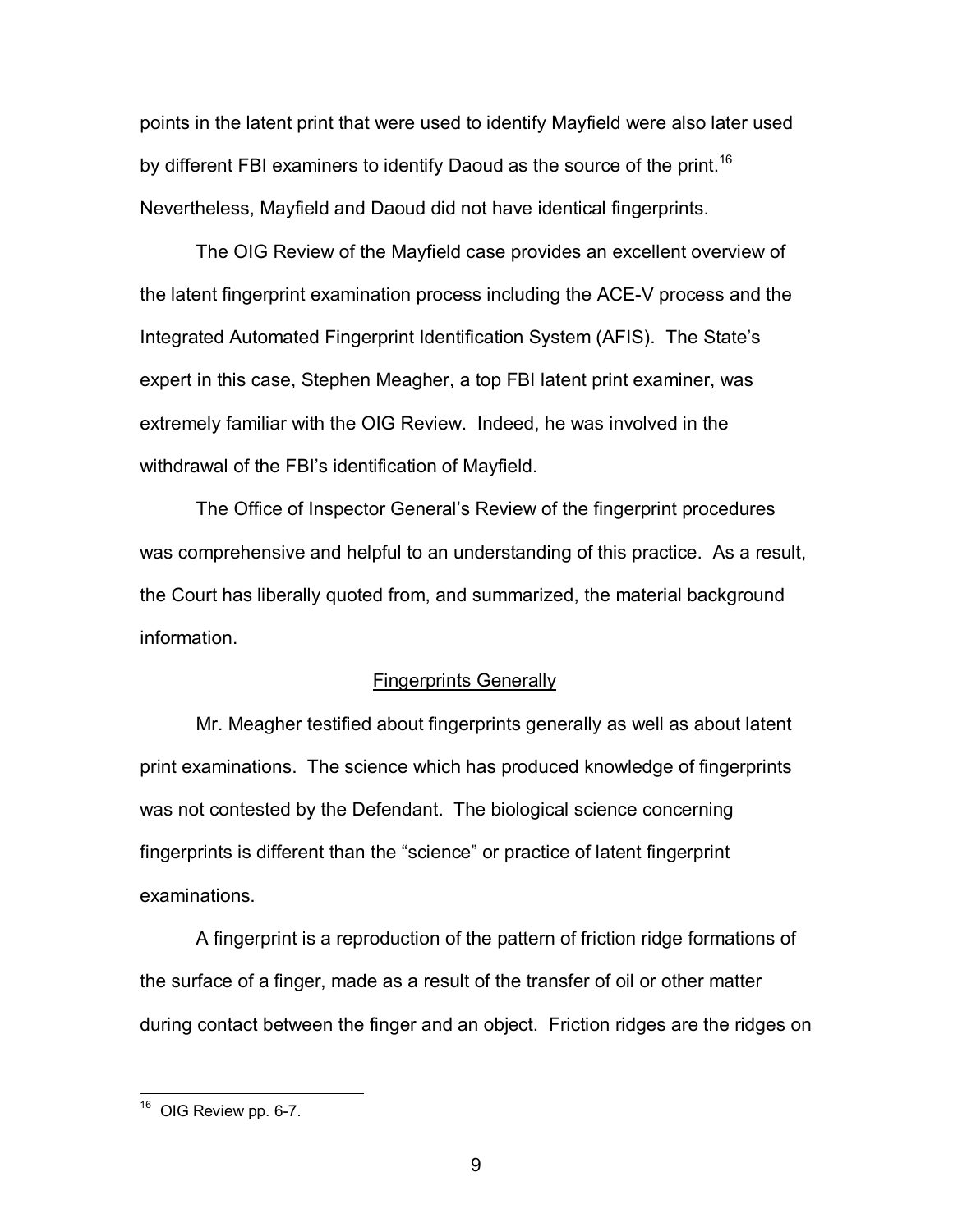the skin of the fingers, palms and feet which produce increased friction for gripping. Friction ridges form prior to birth.<sup>17</sup>

Friction ridge patterns in fingerprints are frequently described in terms of three "levels of detail." Level 1 detail refers to ridge flow, encompassing familiar patterns such as loops, whorls and arches.<sup>18</sup>

Level 2 detail refers to the details that occur on individual ridge paths, including the turns that each ridge takes, the size and shape of each ridge, and the places where ridges terminate or split, also known as ridge path deviations. Ridge path deviations include features such as ending ridges (where a single ridge comes to an end); bifurcations (where a single ridge splits to form two adjacent, roughly parallel ridges); and dots (extremely short ridges).  $19$ 

A human fingerprint may contain 75-175 ridge path deviations. As a major ridge path deviation develops in the friction skin, other ridge formations develop around it. Ridge path deviations, sometimes called "points" or "minutiae," are a major focus of latent print examination. The evaluation of Level 2 details also considers ridge paths and the absence of deviations (continuous ridges). $20$ 

Level 3 detail refers to extremely tiny features of the friction ridges, such as the shape of ridge edges, the width of ridges, and the shape and relative location of pores along the ridges. $21$  Each ridge is made of "ridge units." Each

 $\overline{a}$ 

 $\frac{19}{20}$  *Id.* 

<sup>17</sup> OIG Review at p.98 citing David R. Ashbaugh, *Quantitative – Qualitative Friction Ridge Analysis, An Introduction to Basic and Advanced Ridgelogy* (CRC Press 1999). 18 *Id.* 

 $\frac{20}{21}$  *Id.*<br>21 **C+** Studies designed to evaluate permanence have focused on Level 1 and Level 2 detail. Because examiners also use Level 3 features, additional testing of the "hypothesis of permanence" has been recommended. Forensic Sci. Comm. Jan. 2006, vol. 8, No. 1, p. 2. Following the Mayfield misidentification, the FBI tasked 3 of its scientists to recommend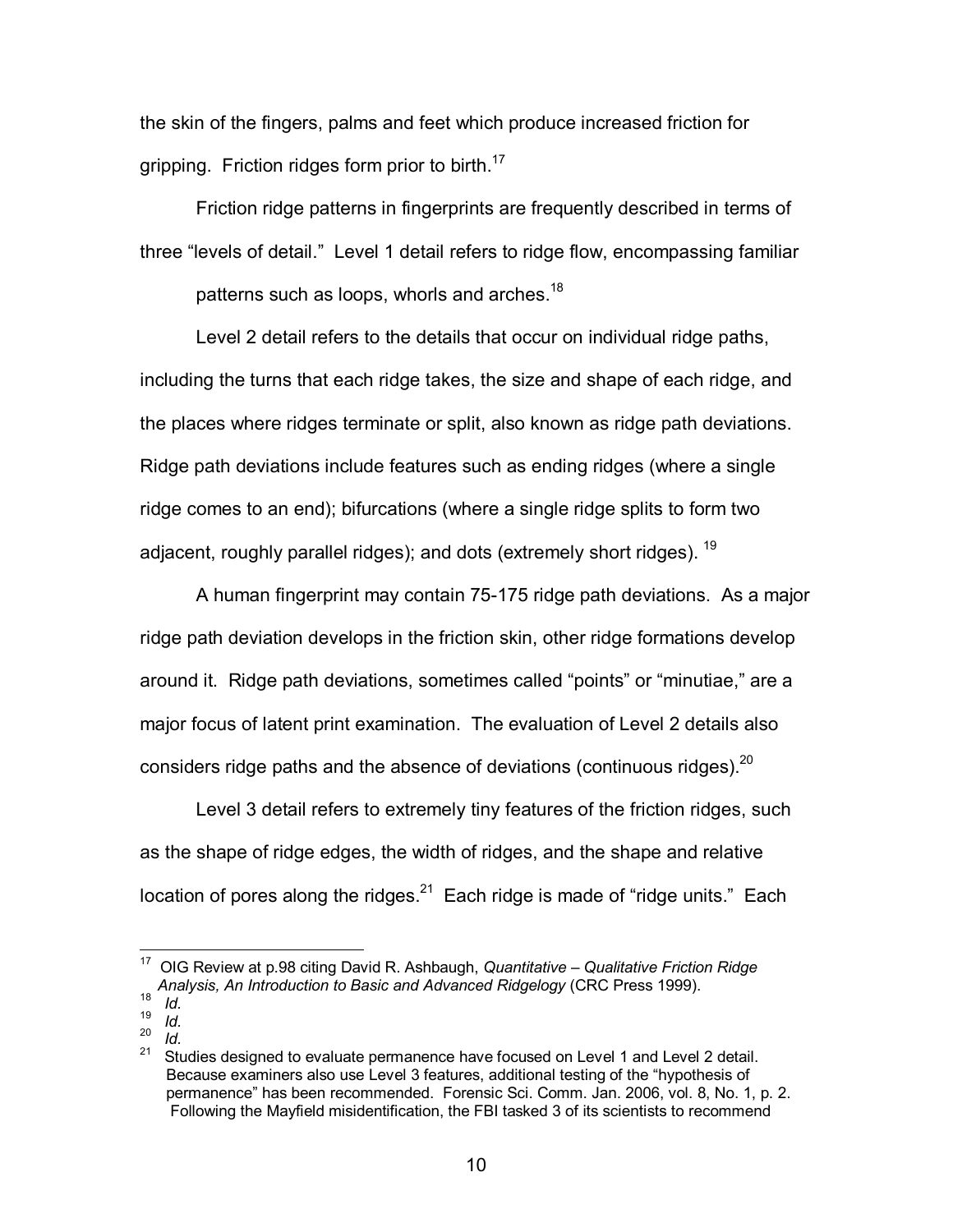ridge unit includes one sweat gland and one pore opening. Level 3 features may be the result of differential growth or random damage (such as from scarring) at the ridge unit level. $22$ 

One premise of fingerprint identification is that friction ridge formations persist throughout life except for (1) changes associated with growth, (2) temporary damage to the skin surface, and (3) permanent damage due to scarring of the underlying tissues. A second premise is that friction ridges and their formations are unique to each individual. These premises are commonly referred to as "permanence" and "uniqueness." The State's evidence regarding permanence and uniqueness was not contested.

### Latent Fingerprints

The term "latent fingerprint" is commonly used to describe a fingerprint left at a crime scene. Forensic laboratories use a variety of physical and chemical processing techniques to enhance the visibility of latent prints and to photograph them for comparison purposes.  $23$ 

Latent fingerprints are typically assessed in terms of both the quantity and quality of friction detail that is reproduced. "Quantity" refers generally to the amount of detail available and is affected by many factors. In many latent prints, only a small fraction of the friction ridge detail on a complete finger is reproduced. OIG at p. 99 n.58 citing *United States v. Mitchell*, 365 F.3d. 215, 221, 225 n.5 (3rd

 $\frac{22}{23}$  *Id.* 

research to test the hypotheses that form the basis of the latent print discipline. Many research projects were recommended.

OIG Review p.99.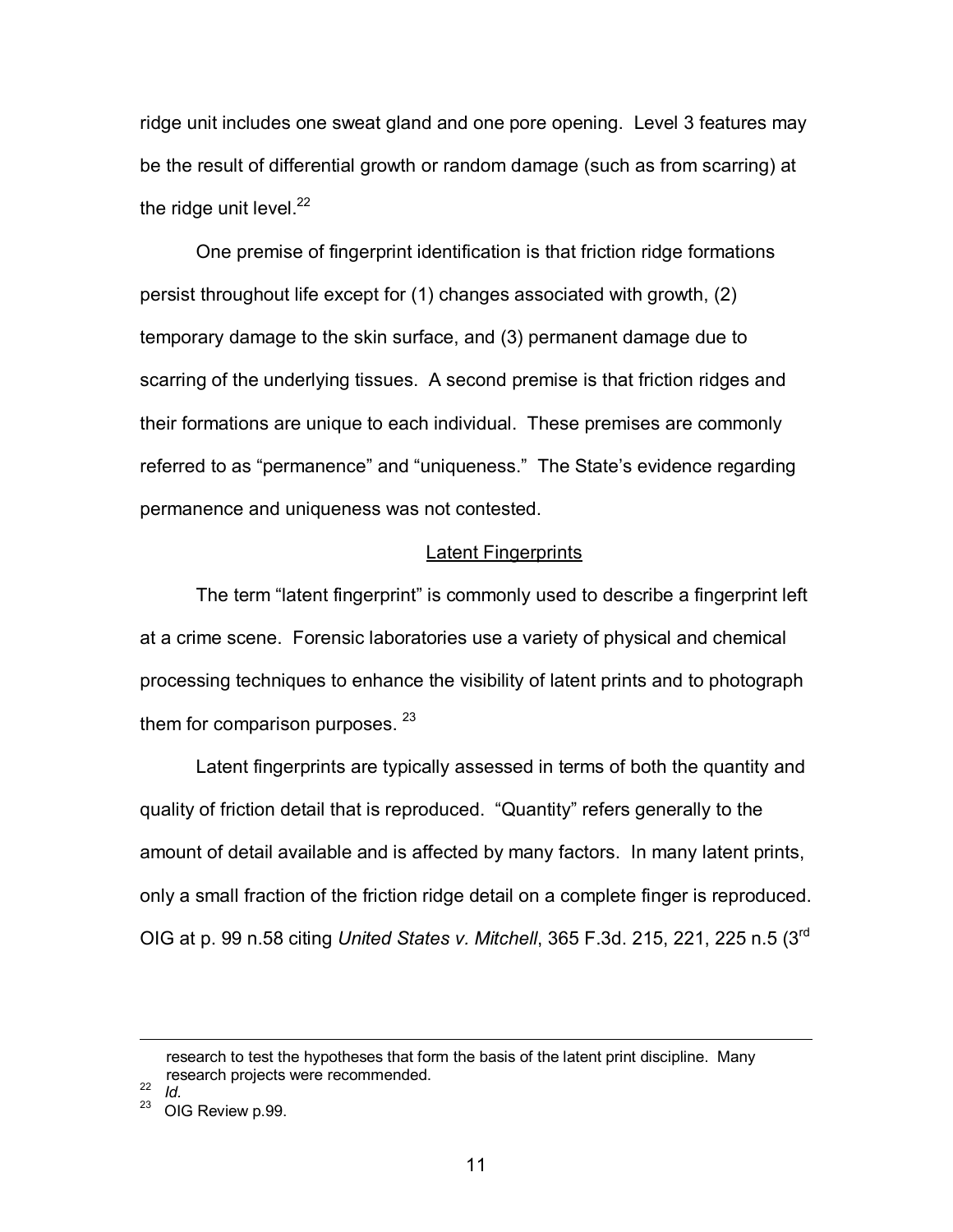Cir. 2004) (testimony suggested that the typical latent print is perhaps 1/5 the size of a full fingerprint).

"Quality" is used interchangeably with "clarity" and is defined as how well the details from three-dimensional ridges are reproduced in a two-dimensional fingerprint.<sup>24</sup> Numerous factors may affect the transfer of detail from the friction ridges of a finger to an object. One factor affecting clarity of a latent fingerprint is the surface or "substrate" upon which the latent fingerprint is deposited. Distortion can be introduced by sweat, sebaceous oils, blood, or mud on the finger or substrate. Deposition pressure "refers to downward pressure as a print is deposited, or left on a substrate. " Lateral pressure "refers to sideways or lateral force that may result in sliding of the friction ridges. Both types of pressure can distort the appearance of a latent print.<sup>25</sup>

There are many different development media used to enhance the visibility of latent fingerprints, such as fingerprint powder and various chemicals. The development media can affect the appearance of a latent print and the accuracy with which details are reproduced. $^{26}$  Once developed, latent prints are often photographed for purposes of dissemination and/or comparison. Photographic processes and digital imaging can also affect the appearance of a latent print.<sup>27</sup>

Each of the foregoing factors may affect the clarity of a latent print. Because of these factors, latent fingerprints are not perfect reproductions

 $24$  OIG Review p. 103.

<sup>24</sup> OIG Review p. 103. 25 OIG Review p. 103. 26 OIG Review p. 104 citing *Ashbaugh*, pp.120-122. The State's expert witness, Stephen Meagher, acknowledged the expertise of *Ashbaugh*. 27 OIG Review p. 104 citing *Ashbaugh*, p.93.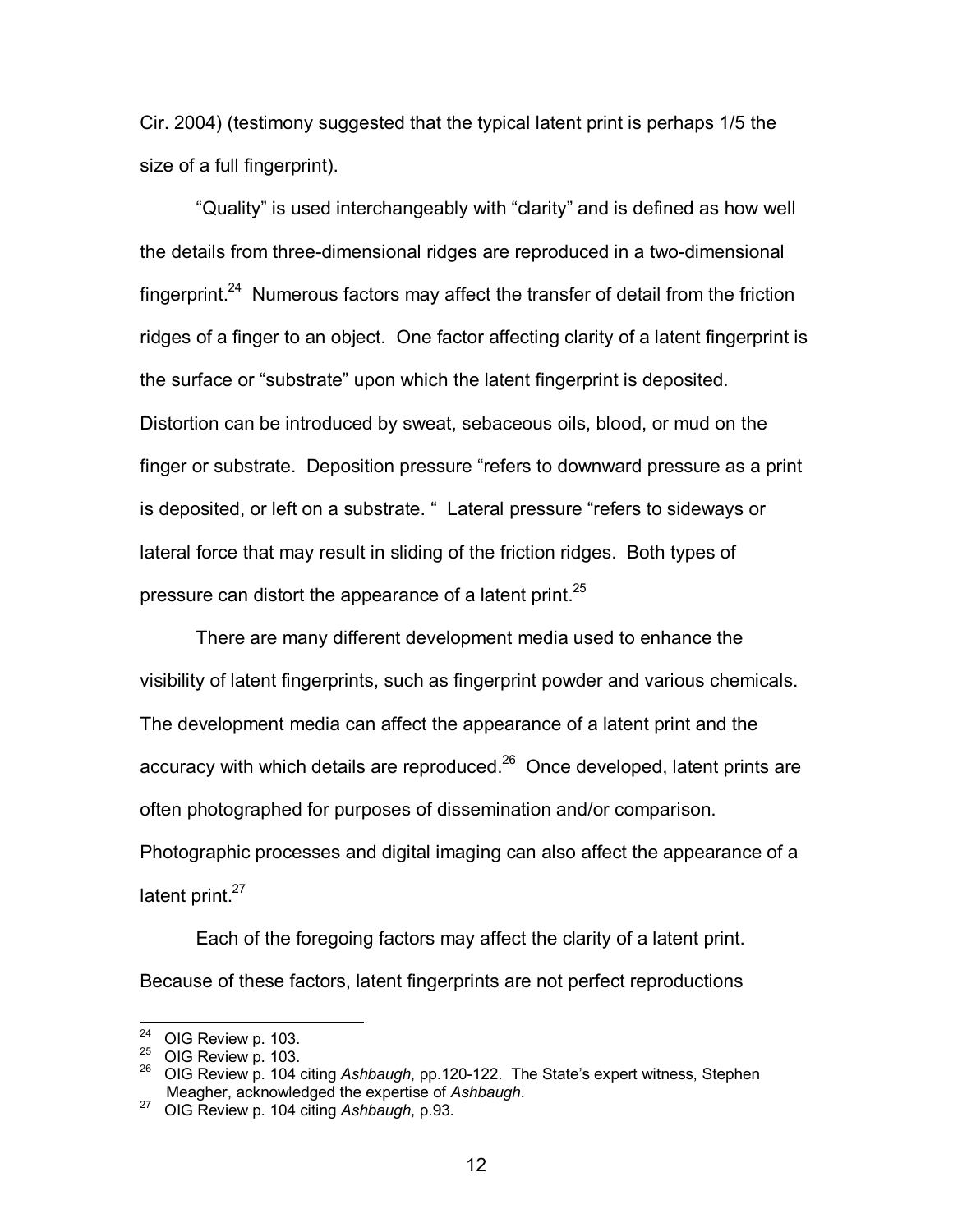of the friction ridges, even over a small area.

## Known or Exemplar Prints

The identification of a latent fingerprint is established through the agreement of friction ridge formations between the latent print and the known print of a particular candidate. "Known" or "exemplar" fingerprints are friction ridge impressions known to be those of a particular person, taken under controlled circumstances, such as during an arrest. In many cases when a subject is fingerprinted, a record is made of both individual rolled prints $^{28}$  plus flat prints for all 10 fingerprints.<sup>29</sup>

Because known prints are taken under controlled conditions, the quantity and quality of detail captured in known prints is typically greater than is available in the latent print of interest.<sup>30</sup>

# ACE-V Process for Latent Print Identification

The Baltimore County Crime Lab, the Maryland State Police, the FBI and many other crime laboratories utilize the "ACE-V" method for inspecting latent fingerprints. ACE-V is an acronym for the four steps of the method:

> Analysis **Comparision Evaluation Verification**

The ACE-V method "includes both qualitative and quantitative analysis"

according to The Scientific Working Group for Friction Ridge Analysis, Study and

 $\overline{a}$ <sup>28</sup> *Id.* n a "rolled print," the image is made by rolling the surface of the finger from nail edge to nail edge in an effort to capture as much detail as possible. Electronic fingerprint capture devices are becoming more commonplace.

 $^{29}$  OIG Review p. 104.<br> $^{30}$  OIG Review p. 104.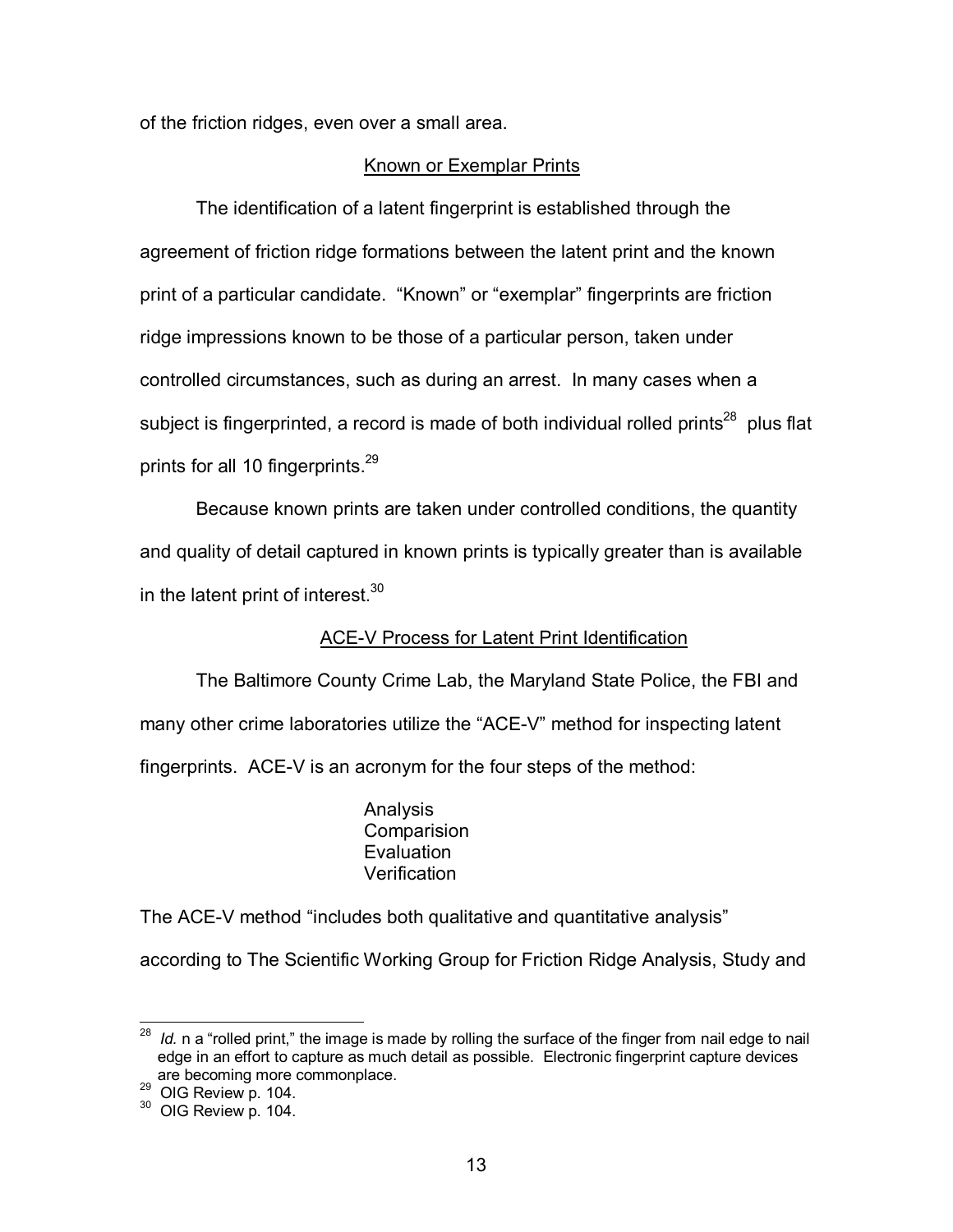Technology hereafter referred to ("SWGFAST").

1. Analysis

"Analysis" is the subjective assessment of a friction ridge impression to determine suitability for comparison. Various factors to be considered include the quality (clarity) of detail at all three levels and the various factors described above that may affect the appearance and reliability of details reproduced in a latent print.<sup>31</sup>

According to Mr. Meagher, the analysis should be performed before consideration of any available known prints to be compared to "limit or try to restrict any bias in terms of what appears in the known exemplar." The respected expert David Ashbaugh describes $32$  the concern this way:

> During forensic comparison one must maintain an objective state of mind to guard against seeing things that are not there.

The OIG noted that examiners have described Analysis as a repetitive process in which an examiner's initial interpretation of a latent fingerprint may be adjusted during the comparison phase as it is "informed by features in the known print."  $33$ The ACE-V methodology does not require the examiner to create a written record of the analysis even though preparing a written Analysis prior to Comparison promotes, objectivity and removes the opportunity for anyone to suggest that one is seeing friction ridge details where none exist. $34$ 

Comparison

 $\overline{\phantom{a}}$ 

<sup>&</sup>lt;sup>31</sup> OIG Review p. 105.<br><sup>32</sup> OIG Review quoting *Ashbaugh*, p.105.<br><sup>34</sup> OIC Boview p. 107.

OIG Review p. 107.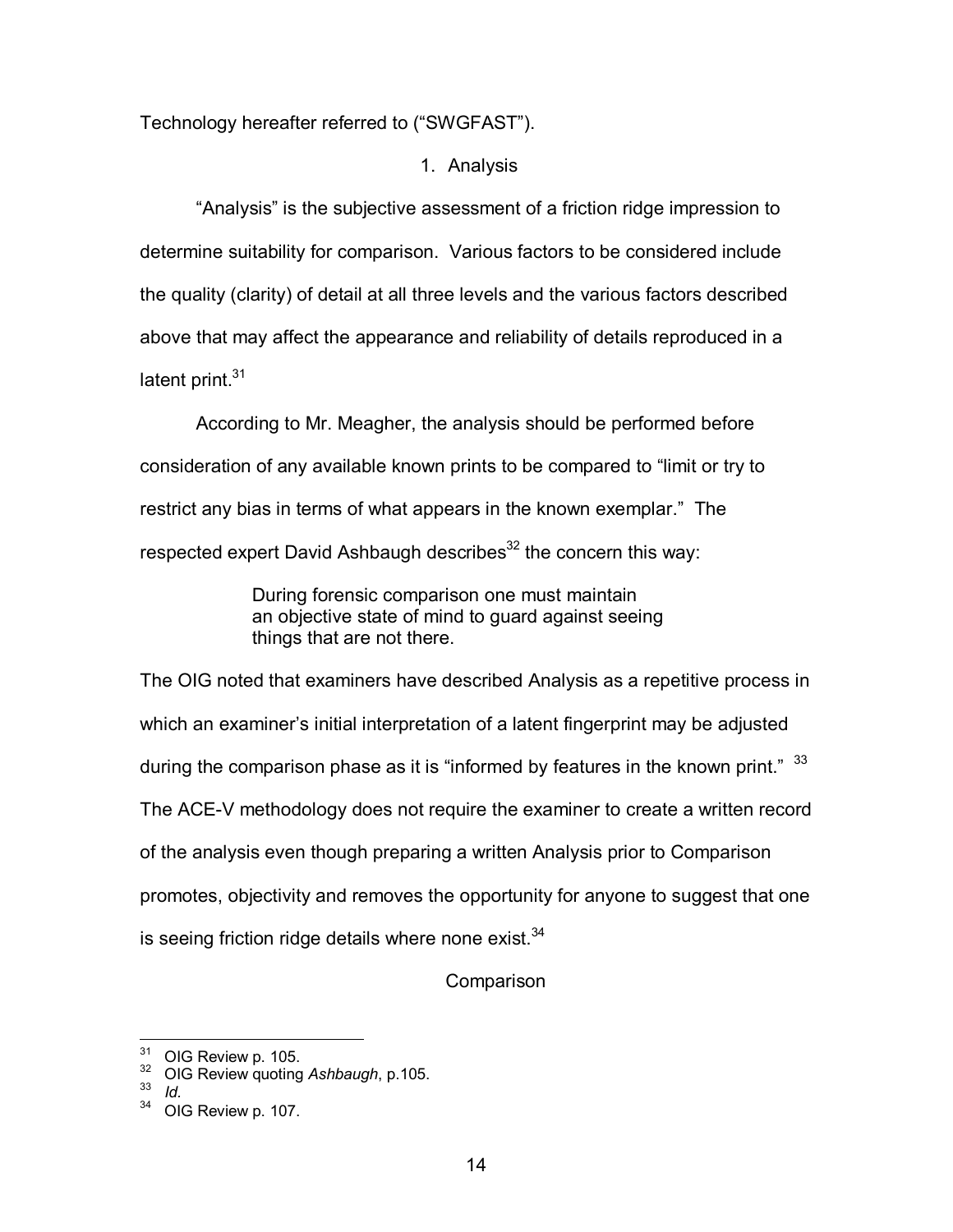The Comparison phase of ACE-V is "the direct side-by-side observation of friction ridge detail in the latent and known prints to determine whether the detail in two impressions is in agreement based on similarity, sequence and partial relationship." There are no standards or protocols that a comparison be conducted on a particular scale.<sup>35</sup>

 Differences in ridge flow, such as a whorl pattern in the latent versus an arch pattern in the known exemplar may enable an examiner to exclude the exemplar without further comparison. Assuming the latent is deemed sufficiently similar to the latent to merit further comparison, the examiner compares the prints or a ridge-by-ridge basis, looking for similarity and dissimilarity at all three levels of detail.<sup>36</sup>

 Matching Level 2 ridge deviations in the latent and known prints are sometimes referred to as "points of similarity," and are often used in enlargements to demonstrate identifications.<sup>37</sup>

 Level 3 details are sometimes used to support identifications, but the reliability of these very small details in latent prints is the subject of continuing debate within the fingerprint community. One SWGFAST member and former California Department of Justice examiner has written:

> There is such a degree of variation in appearance in the 3<sup>rd</sup> Level detail due to pressure, distortion, over or under processing, foreign or excessive residue on the fingers, surface debris and surface irregularity, to name a few. The repeatability of finite detail that is utilized in the comparison process has never been subjected to a definitive

 $35<sup>°</sup>$  $\frac{35}{36}$  OIG Review pp. 107-108.<br> $\frac{36}{37}$  OIG Review p. 108.<br> $\frac{37}{37}$  OIG Review p. 108.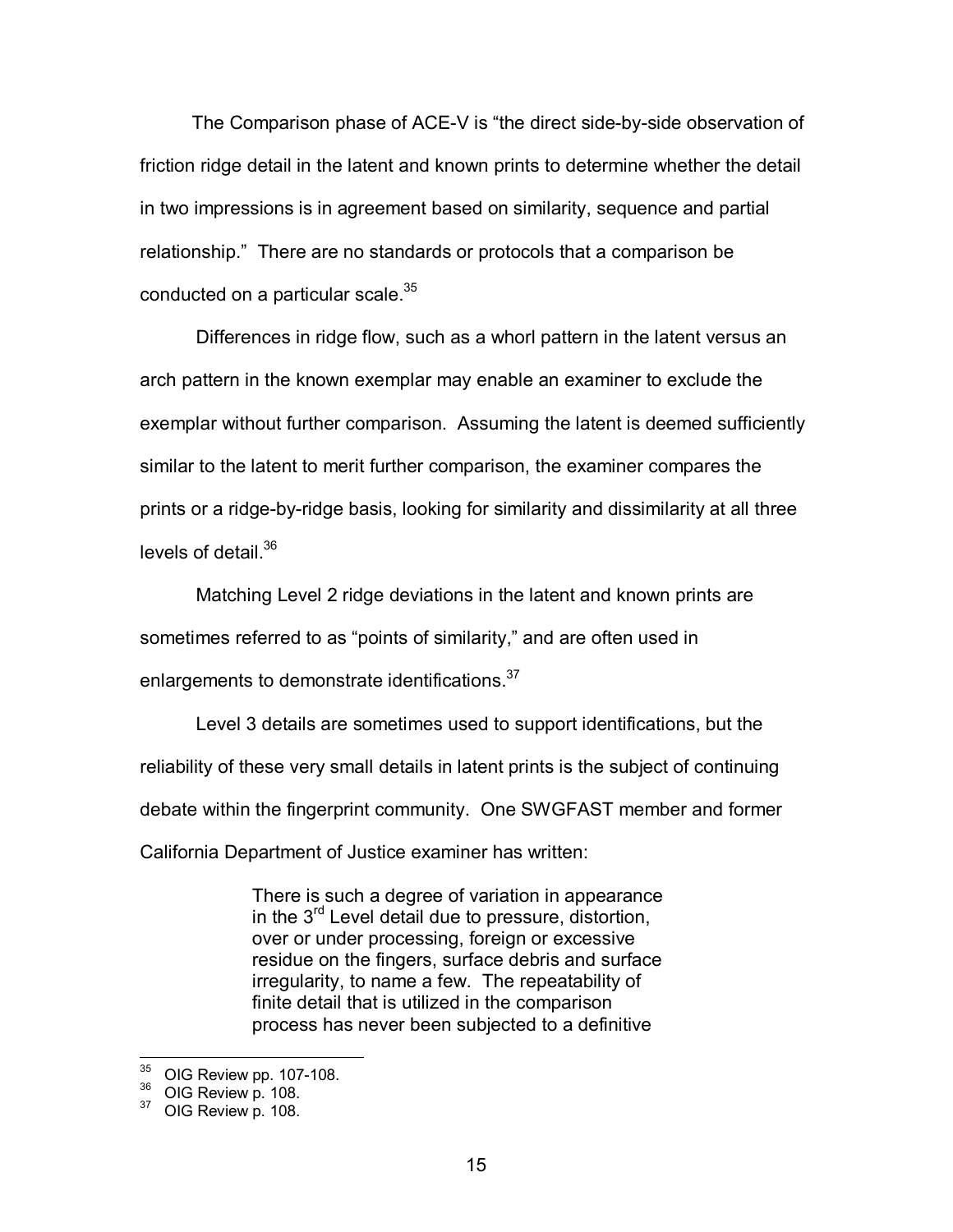study to demonstrate that what is visible is actually a true  $3<sup>rd</sup>$  level detail or an anomaly.<sup>38</sup>

## **Evaluation**

 The Evaluation phase of the ACE-V process is defined as "the formulation of a conclusion based upon analysis and comparison of friction ridge impressions". There are three possible conclusions: individualization (identification), exclusion, and inconclusive. $39$ 

 Individualization is a determination that two friction ridge impressions, for example, the latent print and the exemplar(s) originated from the same source, to the exclusion of all others. The individualization is the result when the compared impressions contain "sufficient quality (clarity) and quantity of friction ridge detail in agreement." There is no elaboration of "sufficient." There is no scientific basis for requiring that a predetermined number of corresponding friction ridge details be present to effectuate individualization. $40$  Nevertheless, various crime labs require certain minimum points of friction ridge detail similarities.<sup>41</sup> There is a vigorous debate within the discipline regarding the need for objective minimum criteria for declaring an identification.

 The second permissible conclusion is "exclusion" which is a determination that "two friction ridge impressions originated from different sources." The standard for exclusions is "disagreement of friction ridge details." The standards require the absence of any "discrepancy" as a condition of individualization.

 $\overline{a}$  $38$  OIG Review pp. 108-109 citing Dusty Clark, "What is the Point," http://www.latent.prints.com/id\_criteria\_jdc.htm. December 15, 1999.

<sup>&</sup>lt;sup>39</sup> OIG Review p. 109.<br><sup>40</sup> OIG Review p. 109 citing SWGFAST Standards.<br><sup>41</sup> The testimony of the two Baltimore County Crime Lab Technicians in the case specific hearing was inconsistent as to what the Crime Lab required standards were, for example.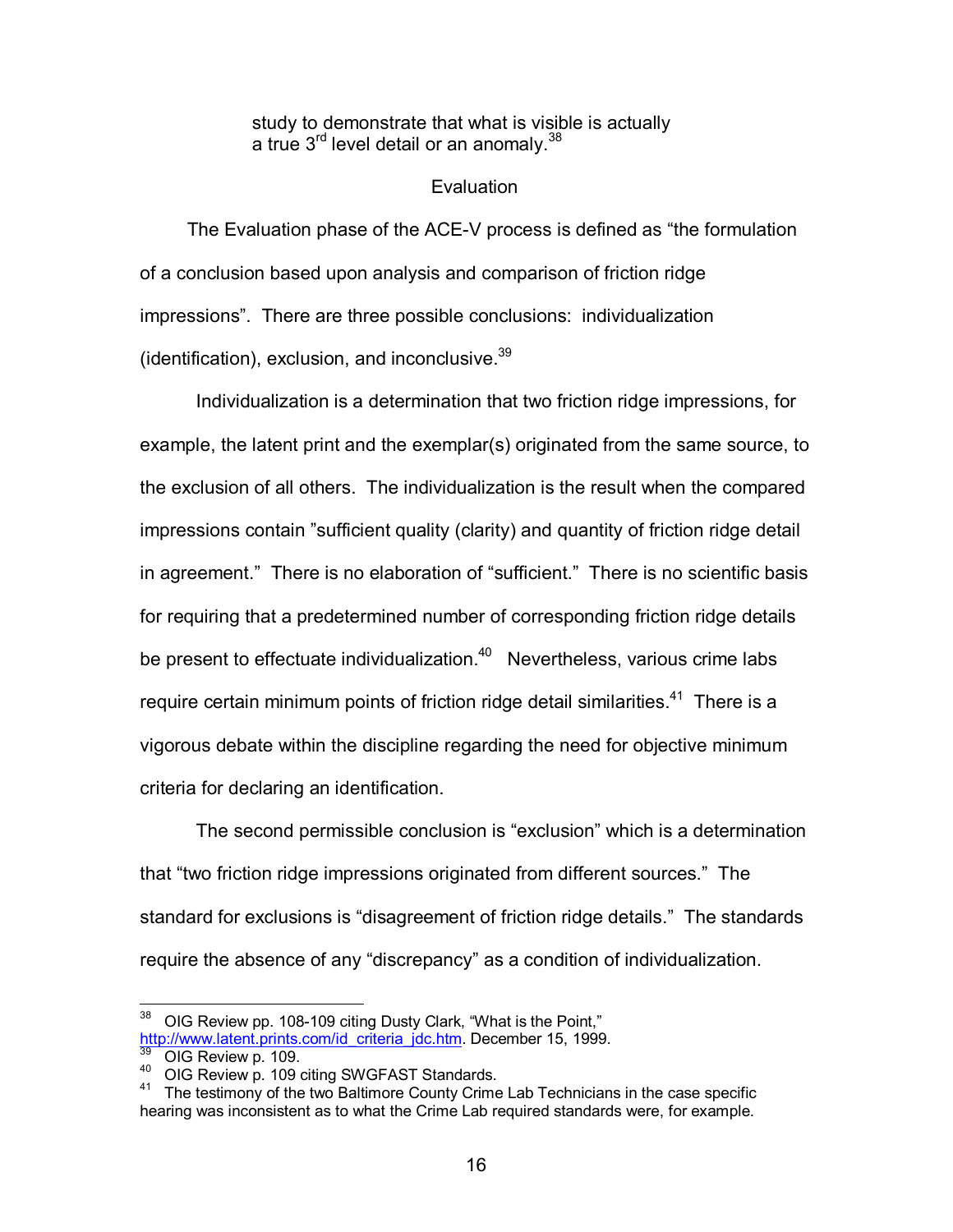The third permissible conclusion in latent print examination is "inconclusive." "Inconclusive" is defined as a determination that the latent examiner is "unable to individualize or exclude the source of an impression."

### **Verification**

 "Verification" is defined as examination by another qualified examiner resulting in the same conclusion.<sup>42</sup> Although Mr. Meagher described the process as "independent," he was not credible on this point. "Verifiers" consult with first examiners. Moreover, verifiers are advised of the first examiner's identification. A refused verification is unusual. $43$  Even in the event the first verifier declines to confirm the identification, a second verifier can be selected. In that instance, there is no policy requiring that the first verifier's disagreement be documented in the case file. $44$ 

Lack of Objective Standards for Identification

 Countries other than the United States, utilize a Numerical Standard for identification based on a specific number of minutiae or "points" in correspondence as to type, orientation, and relative position. The premise of establishing such a standard is that the probability of encountering two different fingers that share that number of minutiae in common is infinitesimal and can be disregarded.<sup>45</sup> There is vigorous debate among fingerprint examiners, other forensic scientists, academics, and lawyers regarding the comparative merits of

 $\overline{a}$ 

<sup>&</sup>lt;sup>42</sup> Labeling the step "verification" seems to preordain the result.<br>
<sup>43</sup> Statistics are not maintained. OIG Review p.115.<br>
<sup>45</sup> OIG Review p. 117.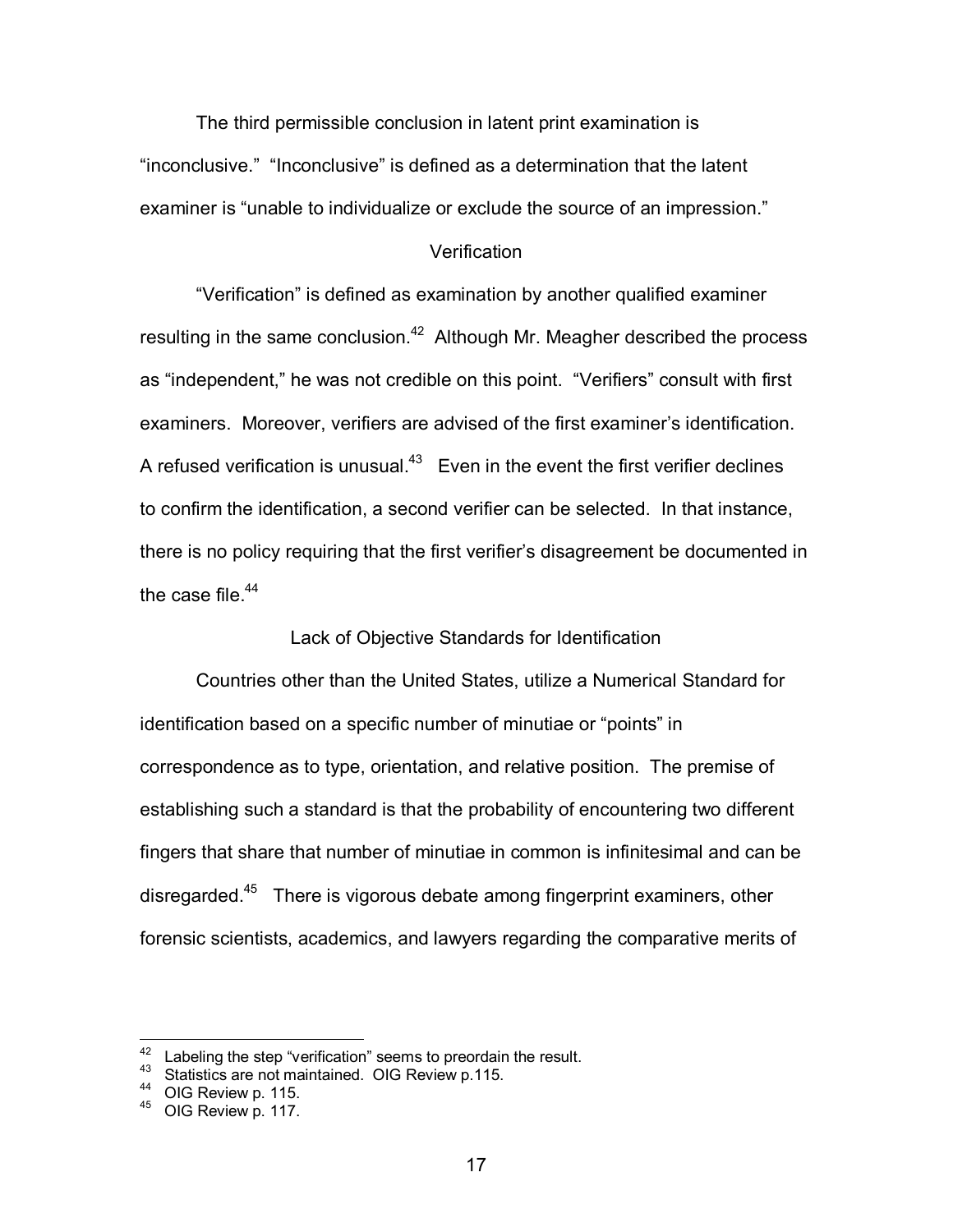the Numerical Standard, and an alternative, the Ridgeology Standard.<sup>46</sup>

 Automated Fingerprint Identification System ("AFIS") is a system for conducting computerized searches of databases containing the known fingerprints of tens of millions individuals. $47$  Latent print examiners use AFIS to attempt to identify latent fingerprints in cases lacking known suspects. AFIS contains prints taken pursuant to arrests, for military service or government employment, and other sources.<sup>48</sup> Most AFIS searches do not result in identifications<sup>49</sup>

# Documentation Requirements

 Generally a fingerprint identification report is required to contain the following sections:

- (1) administrative information about the request for examination
- (2) a listing and description of the evidence submitted to, or examined
- (3) remarks
- (4) results of examination

There is no requirement that the different phases of the ACE-V examination

process be described or explained in any way. $50$ 

# Errors

There are two kinds of errors that an examiner can make in reaching a

conclusion about a latent fingerprints: an erroneous individualization ("false

<sup>&</sup>lt;sup>46</sup> OIG Review p. 117.

<sup>47</sup> OIG Review p. 118.<br>
48 OIG Review p. 118.<br>
50 OIG Review p. 120.<br>
50 OIG Review p. 122.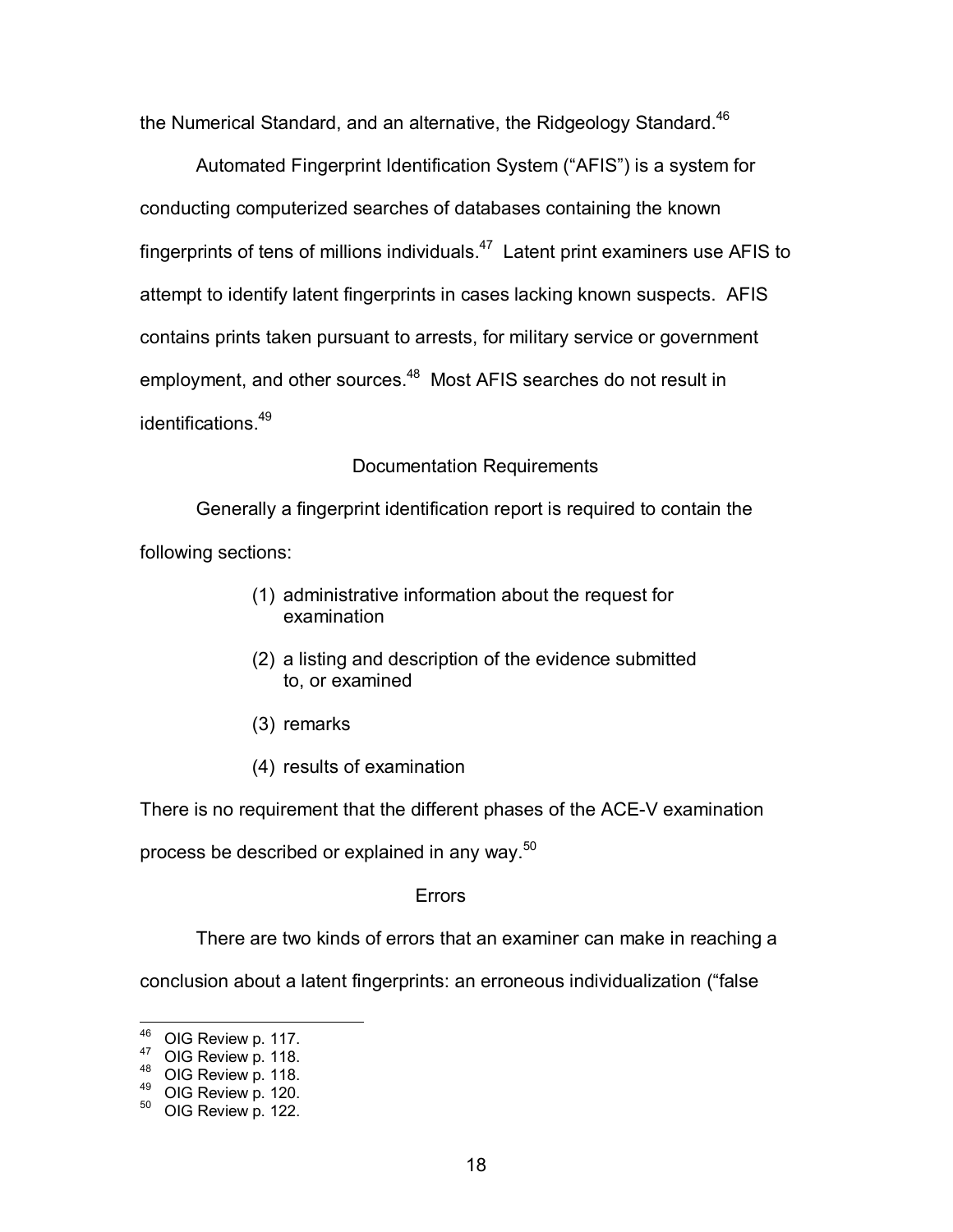positive") or a missed identification ("false negative"). An erroneous identification is the most serious error a latent print examiner can make in case work.<sup>51</sup>

 Latent print examiners concede that two experts with different levels of training, experience, and ability may differ in their conclusions between inconclusive and identification, or between inconclusive or exclusion, without either of them having committed an error.<sup>52</sup> However, conflicting opinions of identification and exclusion denotes an error on the part of one examiner.<sup>53</sup>. Indeed, Mr. Meagher testified in this case that he is able to make identifications today that he would not have been able to do thirty (30) years ago.

# **Discussion**

MD Rule 5-702 addresses the testimony of expert witnesses at trial. The

Rule provides that expert testimony, in the form of an opinion or otherwise, may

be admitted if the court determines that the testimony will assist the trier of fact to

understand the evidence or to determine a fact in issue. In making that

determination, the Rule requires the court to consider

 whether the witness is qualified as an expert by knowledge, skill, experience, training, or education . . . the appropriateness of the expert testimony on the particular subject, and . . . whether a sufficient factual basis exists to support the expert testimony.

In short, the court must determine whether the opinion testimony of the expert rests on a reliable foundation.

 $\overline{a}$ 

<sup>51</sup> A missed identification may be the result of applying a conservative approach to identification to prevent false positives.

 $^{52}$  OIG Review p. 124.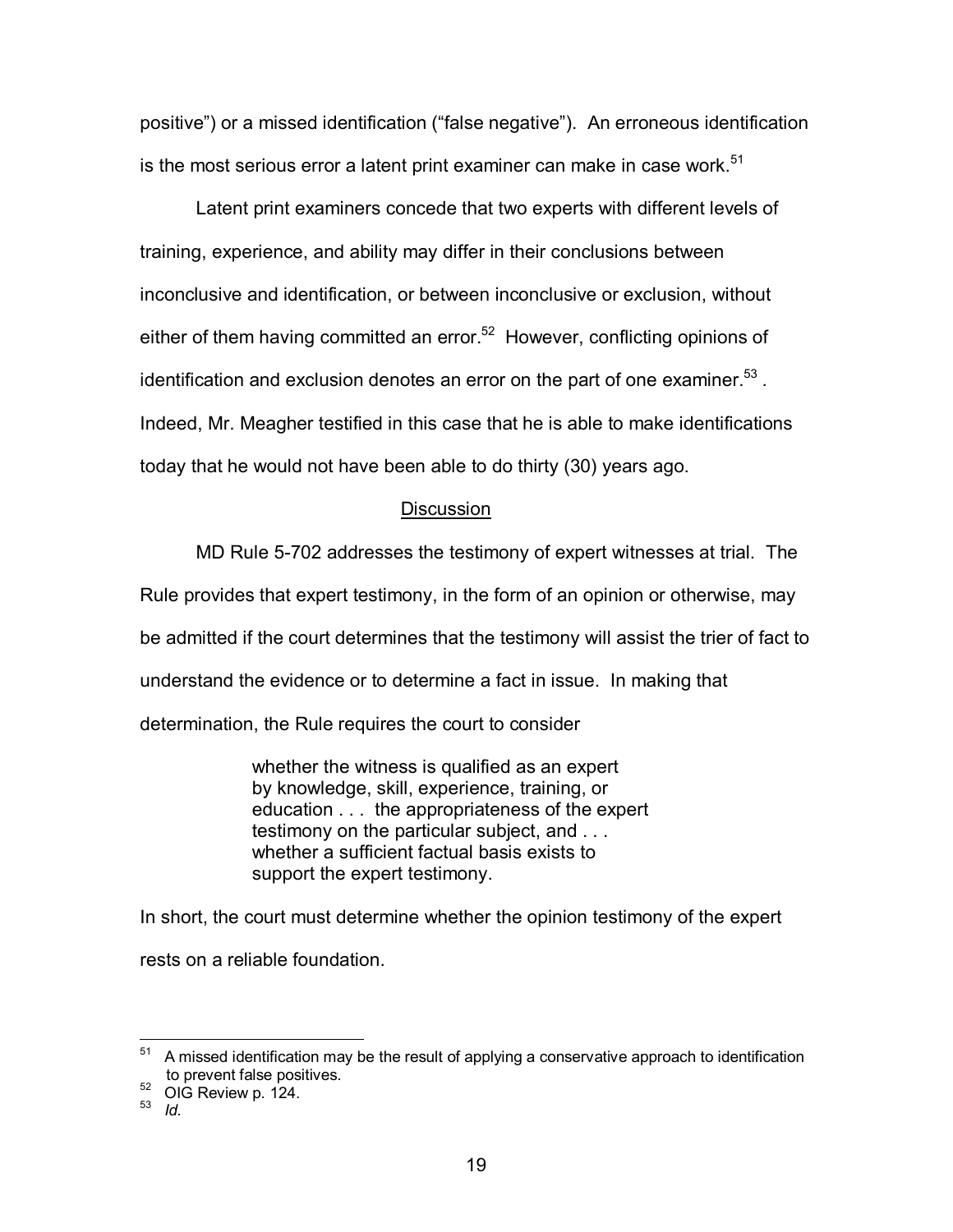Maryland adheres to the standard set forth in *Frye v. United States*, 293 F. 1013 (D.C.Cir. 1923), overruled by *Daubert v. Merrell Dow*, 509 U.S. 579 (1993), for determining the admissibility of scientific evidence and expert scientific testimony. *Reed v. State*, 283 Md. 374, 389 (1978). Under the *Frye – Reed* test, a party must establish first that a technical or scientific method is reliable and accepted generally in the scientific community $54$  before the court will admit expert testimony based upon the application of the questioned technique. *Montgomery Mutual Ins. Co. v. Chesson*, 399 Md.314, 327 (2007), citing *Wilson v. State*, 370 Md. 191, 201 (2002).

 Maryland appellate courts have noted that before the testimony based on the questioned technique may be admitted into evidence, the reliability must be demonstrated. *Wilson*, 370 Md. at 201. The basic "gate-keeping" obligations imposed by the appellate courts on trial courts applies not only to "scientific" testimony, but all expert testimony. *Conaway v. Deane*, \_\_\_ Md. \_\_\_, n.57 (Sept. 18, 2007) (citing *Kumho Tire Co. v. Carmichael*, 526 U.S. 137, 147-49 (1999). *Kumho* extended *Daubert* to non-scientific fields. In this category, for example, are the fields that are based on observations, such as latent fingerprint suspicion not traditional sciences such as land valuation, drug terms, agricultural practices. *United States v. Hines*, 55 F.Supp.2d 62, 66 (D. Mass. 1999) (concluding that expert can testify to similarities or dissimilarities between handwriting samples but not render identification).

<sup>54</sup> The State's witness, Stephen Meagher, did not testify that latent print examination is a "science." Perhaps, it is a discipline. The State argues that the relevant community is the "latent print examination " community.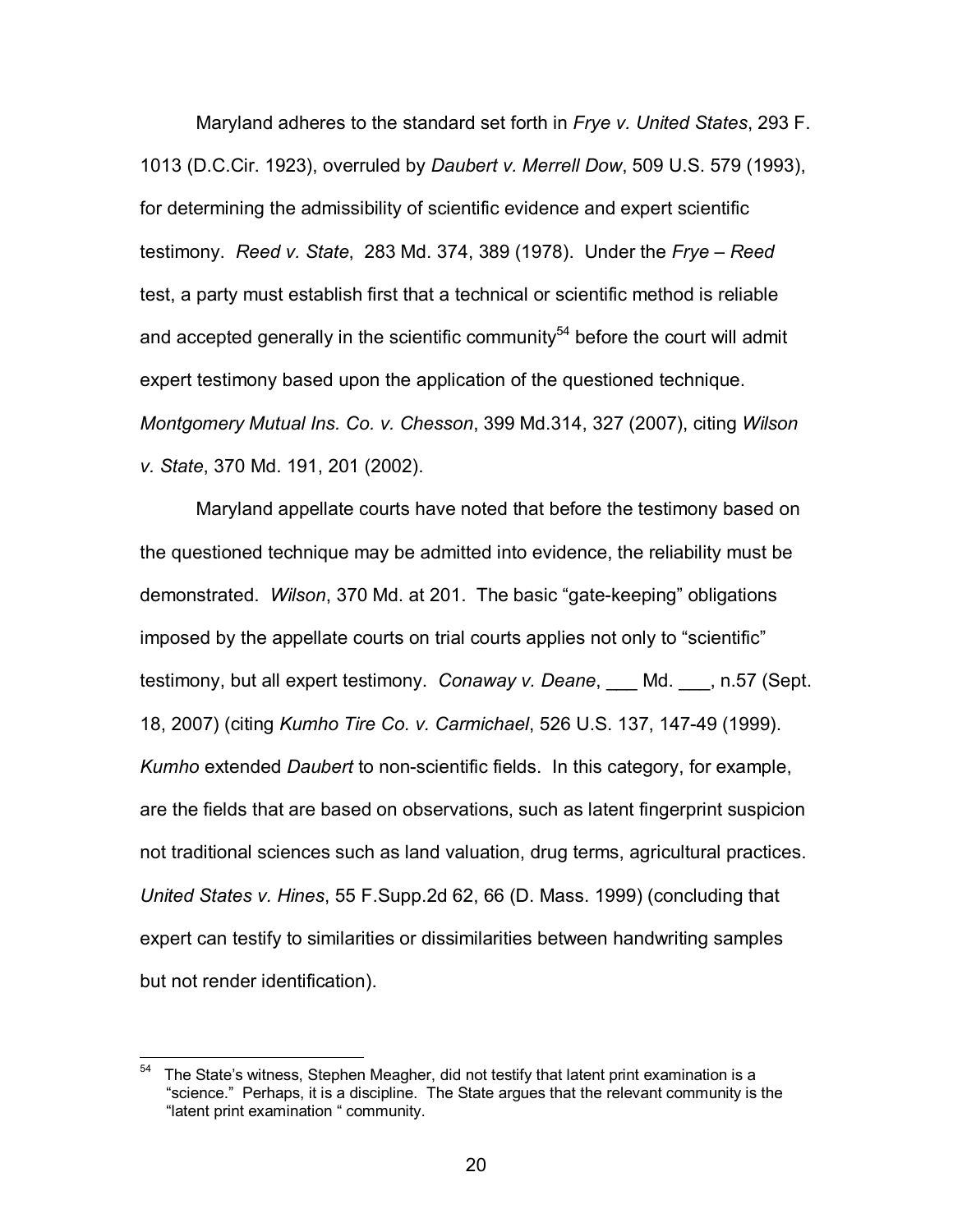While the most common practice will include witness testimony, a court may take judicial notice of journal articles from reliable sources and other publications which may shed light on the degree of acceptance *vel non* by recognized experts of a particular process or view. *Reed,* 283 Md. at 380. The opinion of an "expert" witness should be admitted only if the court finds that "the basis of the opinion is generally accepted as reliable within the expert's particular scientific field." *Montgomery Mutual Ins. Co., v. Chesson*, 399 Md. at 327 citing *Wilson*, 370 Md. at 201.

 From time to time Maryland courts have rejected expert opinion testimony for failing to meet the *Frye-Reed* Standard. In *Wilson*, the Court of Appeals found that the trial court erred in permitting the State to use statistical data and a product rule computation to prove the improbability of two Sudden Infant Death Syndrome deaths in a single family. *Wilson,* 370 Md. at 195. In *Montgomery Mutual Ins. Co., supra*, the expert witness offered a medical opinion that was based on an underlying scientific principle. The Court of Appeals found that the trial court was clearly erroneous in refusing to hold a *Frye – Reed* hearing concerning the doctor's opinions regarding mold exposure and illness. The case was remanded for an evidentiary hearing to ascertain whether the doctor's methodologies used for diagnosis and theories regarding the causal connection between human health effects were generally accepted in the scientific community.

Based on new information including erroneous identifications questioning whether ACE-V leads to reliable latent fingerprint identifications, the Court

21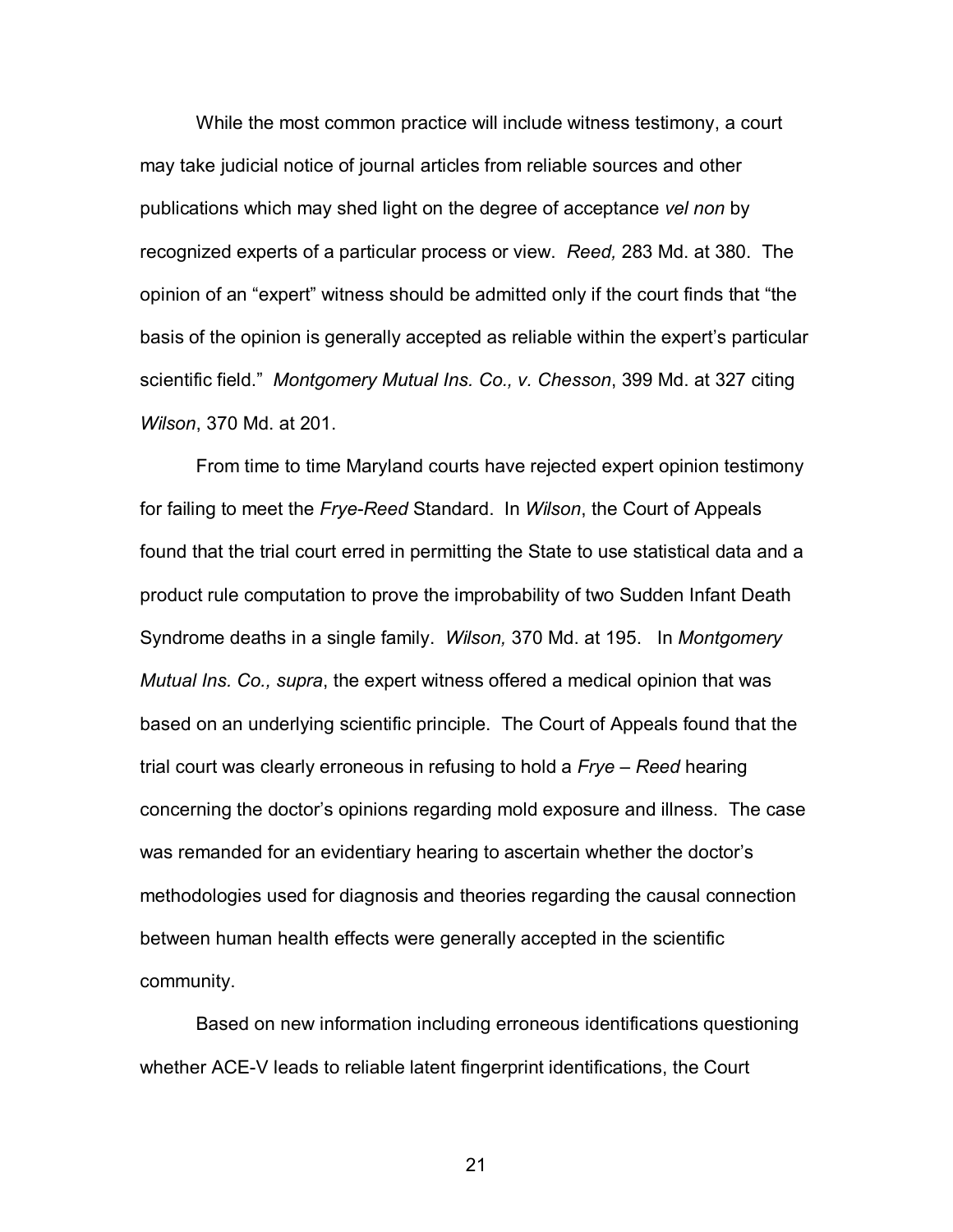agreed to the Defendant's request in the instant case for a hearing. At the hearing, the State sought to demonstrate that ACE-V is a methodology which establishes the reliability of general latent fingerprint identification practices.

In utilizing the *Frye* test, the burden is on the proponent of the evidence to prove the reliability of the general acceptance of both the underlying scientific principle(s) and the testing procedures used to apply that principle(s) to the facts of the case at hand. The trial judge has the sole responsibility to determine this question. The general acceptance under the *Frye-Reed* test must be established by a preponderance of the evidence.55 The *Frye-Reed* test has been applied to determine the admissibility of various types of evidence.<sup>56</sup>

The State's primary argument is that history favors acceptance of latent print identifications. Indeed, such identifications have been admitted for nearly one hundred years. So established is such evidence that the State opposed the Defendant's request for a *Frye-Reed* hearing. Moreover, the State requested that the Court take judicial notice of the reliability of latent print identification evidence. Indeed, in *Reed v. State*, 283 Md. at 380, cited by the State, the Court stated:

> On occasion, the validity and reliability of a scientific technique may be so broadly and generally accepted in the scientific community that a trial court may take judicial notice of its reliability. Such is commonly the case **today** with regard to ballistics tests, fingerprint identification, blood tests, and the like.

<sup>&</sup>lt;sup>55</sup> See Ramirez v. State, 810 So.2d 836, 844 (Fla.2001).

<sup>&</sup>lt;sup>56</sup> See Ramirez, *supra*, at 845 n.18, for example, barring evidence based on hypnotically refreshed memory, child abuse syndrome, polygraph examinations and approving evidence of blood alcohol tests, battered woman syndrome (citations omitted).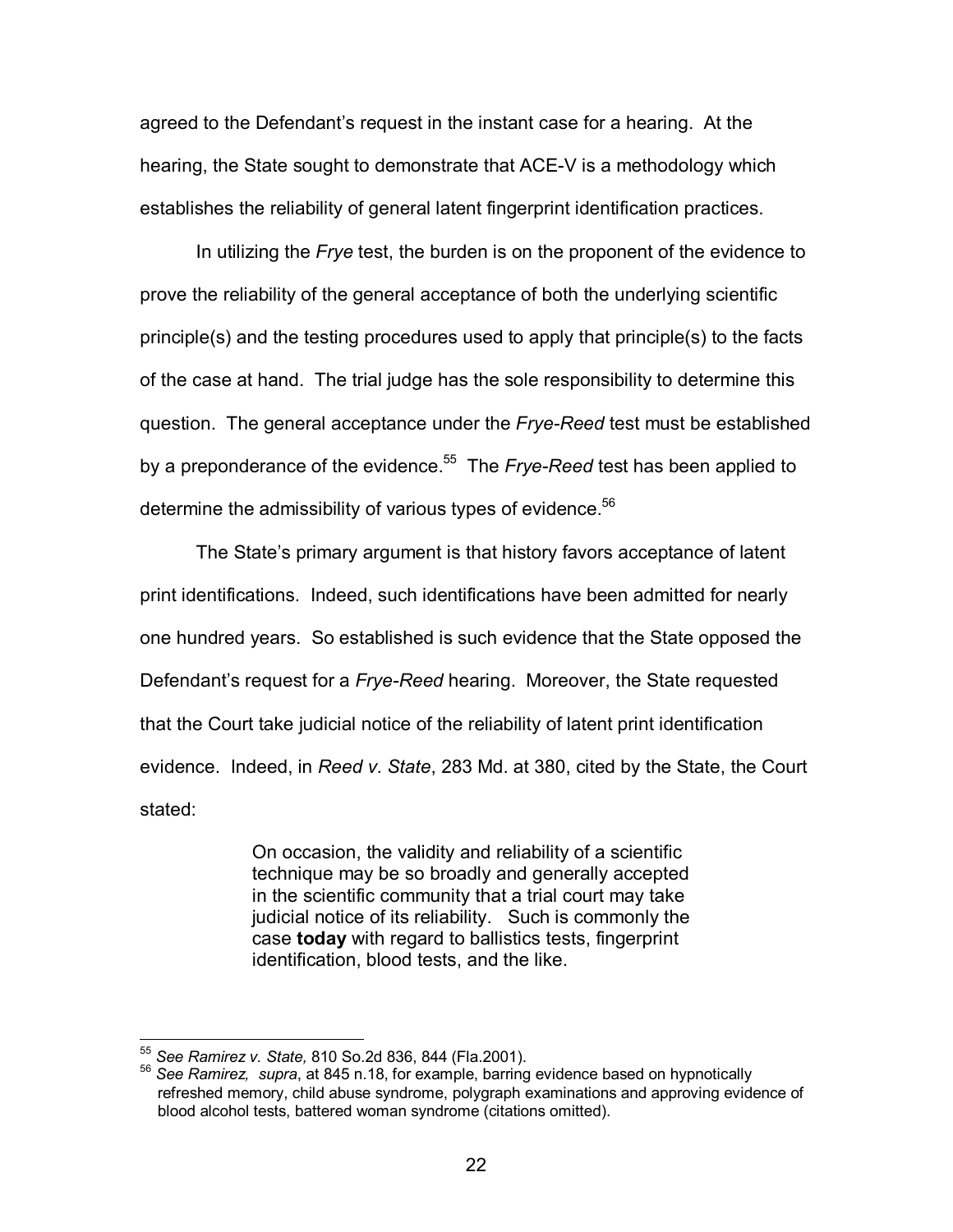(citation omitted) (emphasis added). The inclusion of the word "today" in the quote, referring to 1978, is significant. Due process considerations require trial courts to act, as guided by legal precedent, where science reveals that previously accepted methods are not proved reliable. *See Armstead v. State*, 342 Md. 38 (1996) (considering statute governing admissibility of DNA). $57$ 

 Part of the due process guaranty is that an individual will not suffer punitive action as a result of an inaccurate or unproven scientific or technical procedure. *Armstead*, *supra* at 82. Test results need not be infallible to meet the standard for due process. Rather, the test results must be of such a quality as not to prevent a fair trial. *Id.* In *Armstead*, the jury was fully informed of the laboratory error rate concerning statistical evidence of probability of a DNA match; and, the defendant had a full opportunity to address the error rate on cross-examination.

 Like Maryland, Florida applies the *Frye* standard to expert opinion testimony. In *Ramirez v. State*, the Supreme Court of Florida reversed the trial court's admission of opinion testimony from the prosecution expert that a knife found in the defendant's car was **the** murder weapon to the exclusion of every other knife in the world. 810 So.2d 836 (Fla.2001) The defendant, convicted on first-degree murder, armed robbery and armed burglary, was sentenced to death. Ramirez contended that the identification method – comparing cut cartilage to the

 $\overline{a}$ 

Since the publication of the OIG Review, the trend toward admissibility of latent print identification may be changing. See *State v. Rockingham*, Docket No. 05-5-1129, Sup. Ct. N.H., Jan. 19, 2007 finding that application of ACE-V was unreliable as a result of incomplete documentation and possibly biased verification.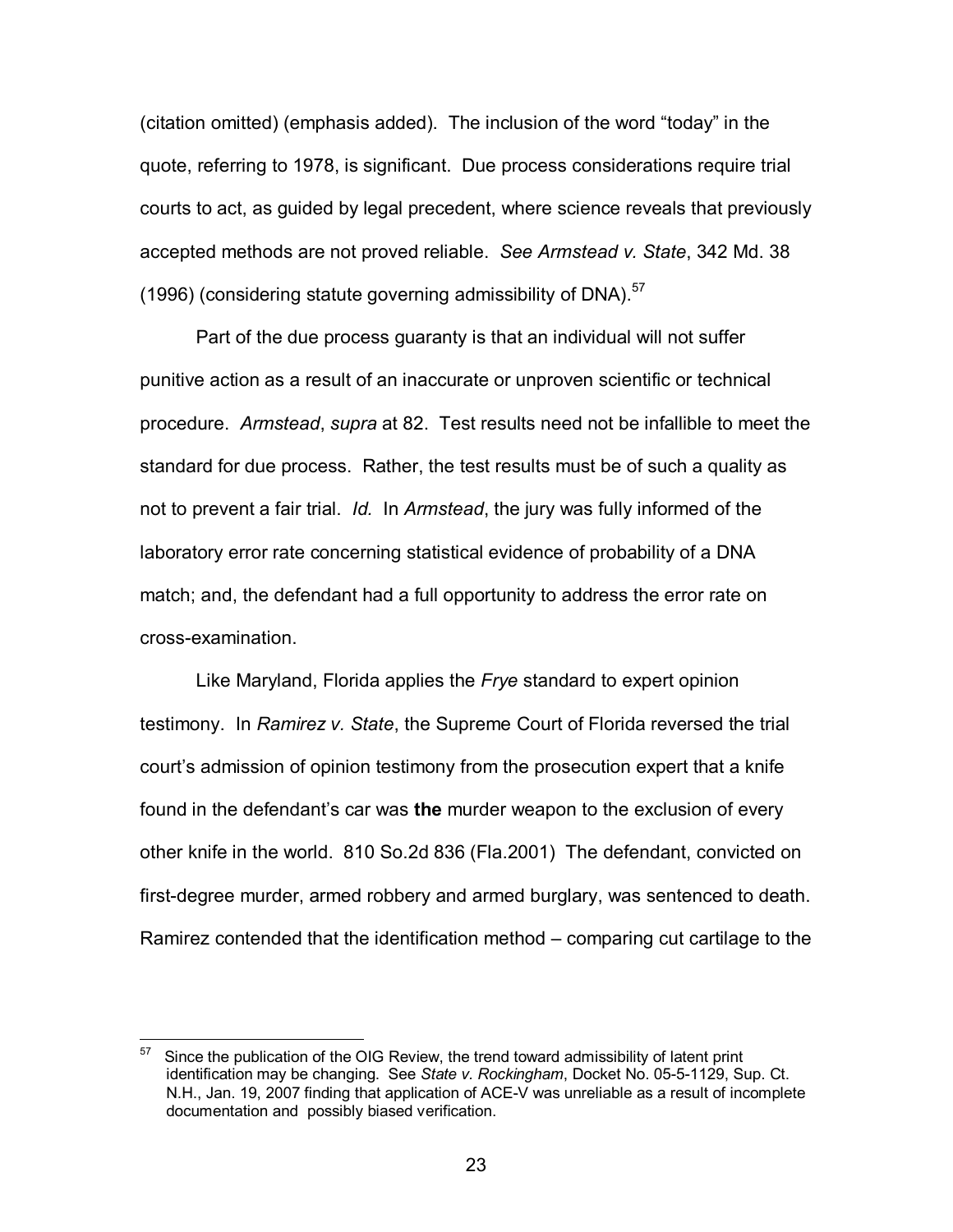knife edge was untested. Finding the State failed to present sufficient proof of reliability, the Florida Supreme Court noted that:

- the determination was subjective
- there are no minimum number of matching prints or other objective criteria
- no notes are required and so there is no documentation of the expert's work
- matches are made with absolute certainty, exceeding the certainty of DNA testing
- no testing or verification by independent means
- no meaningful peer review
- no error rate quantified

Since independent and impartial proof of general scientific acceptability is required to provide a foundation under *Frye*, the opinion testimony was inadmissible. *Ramirez, supra*. The *Ramirez* court noted that the claim of absolute certainty, which is also made in the instant case, warrants careful scrutiny, especially in a capital proceeding. *Ramirez, supra,* at 850.

 The State is correct that fingerprint evidence has been used in criminal cases for almost a century. While that fact is worthy of consideration, it does not prove reliability. For many centuries, perhaps for millennia, humans thought that the earth was flat. The idea has a certain intuitive appeal. Indeed, there still exists a Flat Earth Society for people who cling to the idea the earth is not an orb. *Armstead, supra* at n.26. But science has proved that the earth is not flat; and, it is the type of fact of which a court can take judicial notice.

 Maryland cases accepting latent print identifications in the past were not presented with proof of erroneous identifications which refute the infallibility claimed by the State's expert in this case. Mr. Meagher has stated that the FBI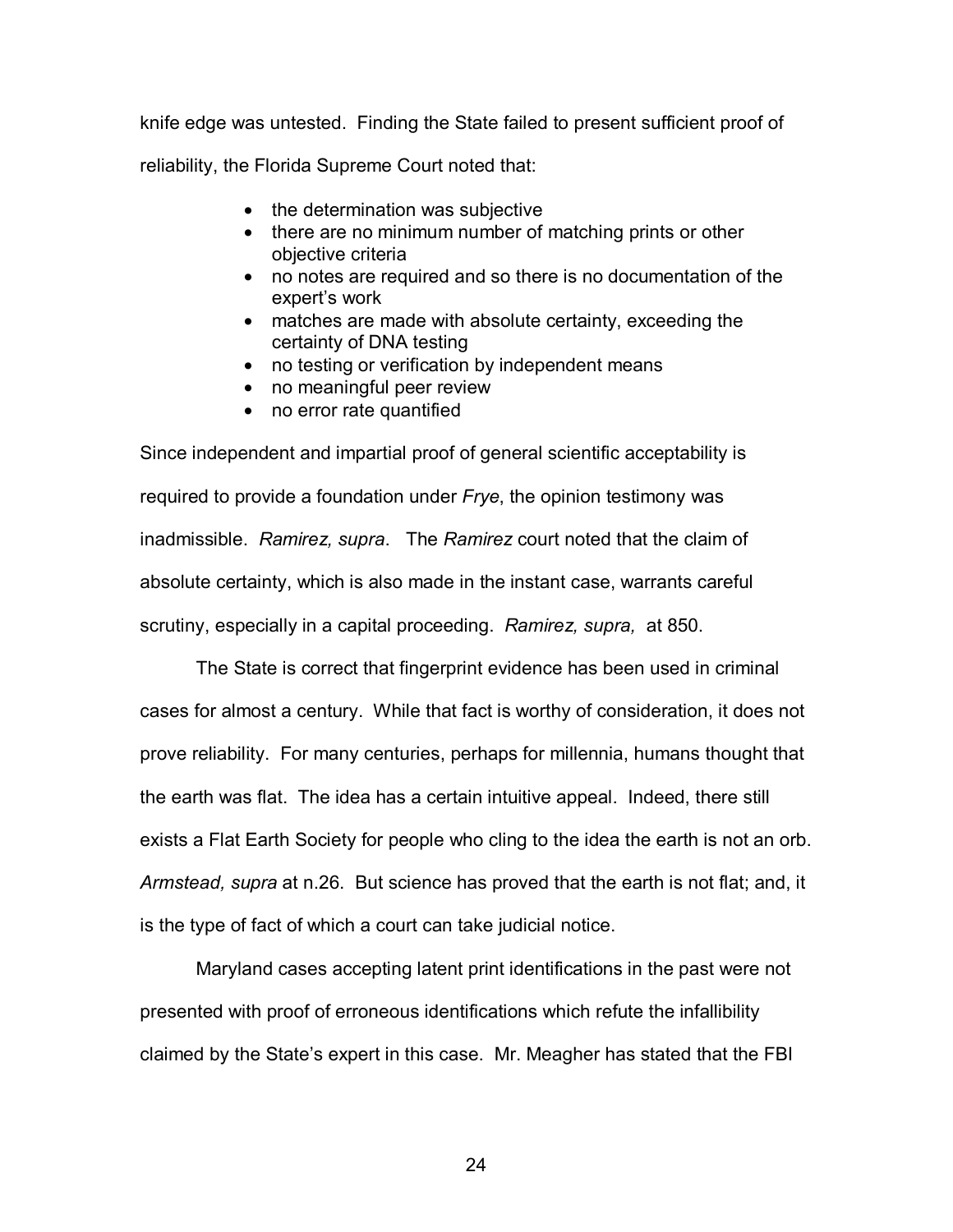testifies to "a 100 percent certainty that we have an identification." <sup>58</sup> By that, he meant that FBI agents do not go in court and say "I believe it's a match with 80 percent certainty or 90 percent certainty." <sup>59</sup> Mr. Meagher claimed that there is no error rate for ACE-V. This testimony was not credible.

 The 100 percent certainty expressed by Mr. Meagher in this case, as well as in other forum, and others has been persuasively questioned by some academics and defense counsel. The absolute certainty has been proved to be wrong in the past. The Mayfield case is not the only erroneous identification. *See Cooper v. Dupnik*, 963 F.2d 1220 (9<sup>th</sup> Cir. 1992) and incidents mentioned in Defendant's motion.

 The Court does not by this conclusion suggest that latent fingerprint identification could never be admissible in another case. Future admissibility particularly may occur since the ACE-V methodology is changing, and as technology continues to improve.

The long history of use of fingerprint identification does not by itself support the decision to admit it. Courts began admitting fingerprint evidence early last century with relatively little scrutiny. Relying on precedent, later courts simply followed. The precedent of prior admission, rather than exacting scientific scrutiny, led to its universal acceptance. *United States v. Crisp*, 324 F. 3d 261  $(4<sup>th</sup>$  Cir. 2003) Michael, Jr. dissenting, citing Cole (noting that fingerprint evidence became widely accepted although "latent fingerprint identification was…not

<sup>58</sup> 58 OIG Review p. 111 n.78. 59 *Id.*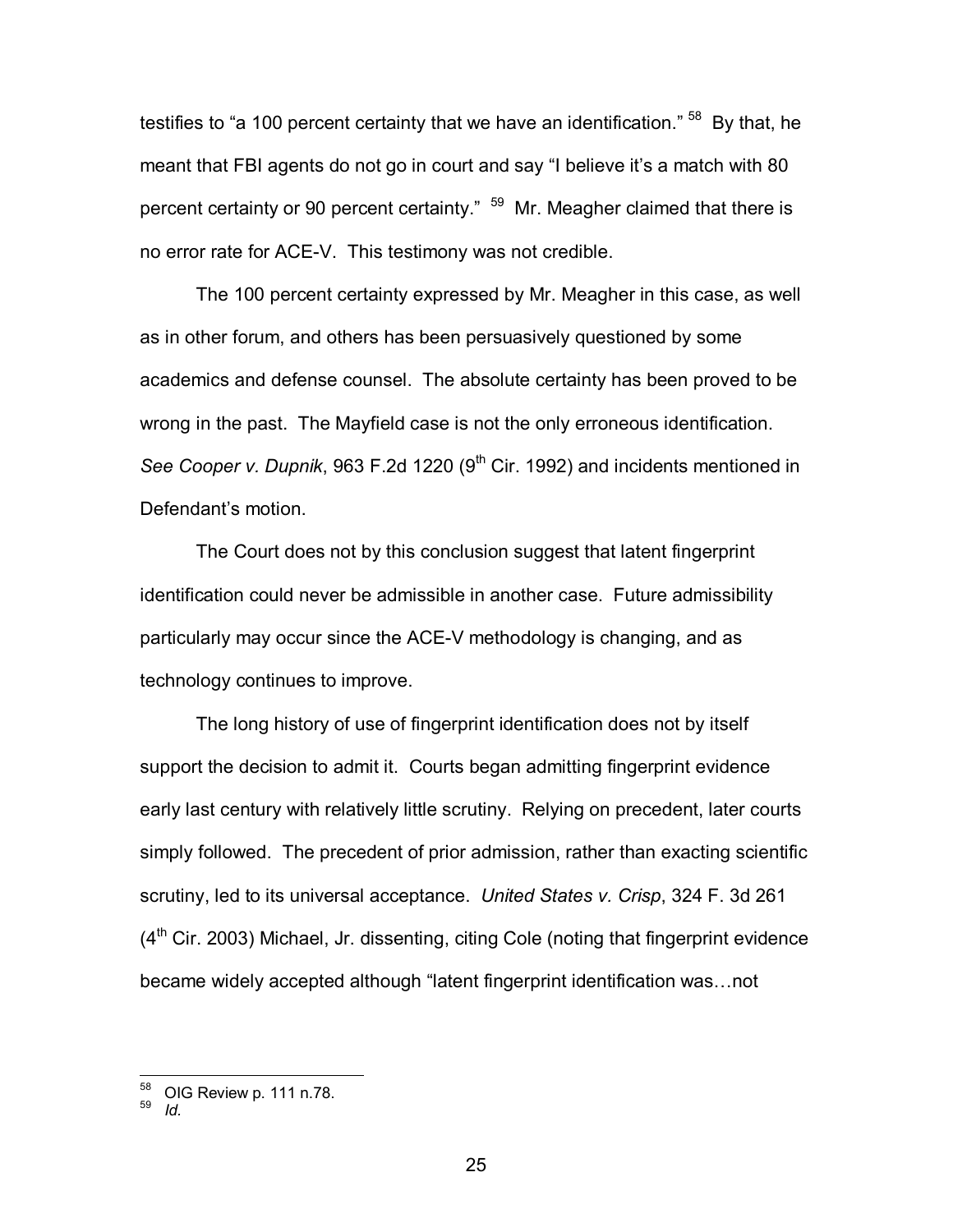based on scientific research at all [] [but] [i]nstead...was based on anecdote, experience, and nineteenth century statistics") (citations omitted).<sup>60</sup>

Other forms of evidence in vogue when fingerprinting began to be commonly used were generally believed to be *more* credible.<sup>61</sup> For example, experts in the Bertillon technique took minute measurements of the human body to identify criminals. The Bertillon technique is considered absurd today. *See People v. King*, 266 Cal.App.2d 437 (1968) (noting that we should heed the "tragic lessons of the Bertillon system").

Fingerprinting rose in popularity because prints could be taken and analyzed quickly by those with little training or experience. It emerged as a method of identification not superior to anthropometry (the Bertillon technique), but quicker and cheaper. *Crisp, supra.* The long history of use does not itself establish its reliability.

While the ACE-V methodology appears amenable to testing, such tests have not yet been performed. *United States v. Sullivan*, 246 F.Supp.2d 700, 704 (E.D. Ky 2003) (finding expert's testimony sufficiently reliable under *Daubert*). The principles underlying ACE-V, that is the uniqueness and permanence of fingerprints, cannot substitute for testing of ACE-V. There have been *no* studies to establish how likely it is that partial prints taken from a crime scene will be a match for only one set of fingerprints in the world. *Id.*

The issue is not the finding of two fingerprints that are alike, but

<sup>60</sup> 60 The Court has cited to the dissenting opinion in *Crisp* for the historical context of judicial acceptance of fingerprint identification opinion testimony. The majority in *Crisp* determined that admission of expert testimony regarding fingerprint evidence was not an abuse of discretion. *United State v. Crisp*, 324 F.3d 261 (4<sup>th</sup> Cir.2003).<br><sup>61</sup> *Id*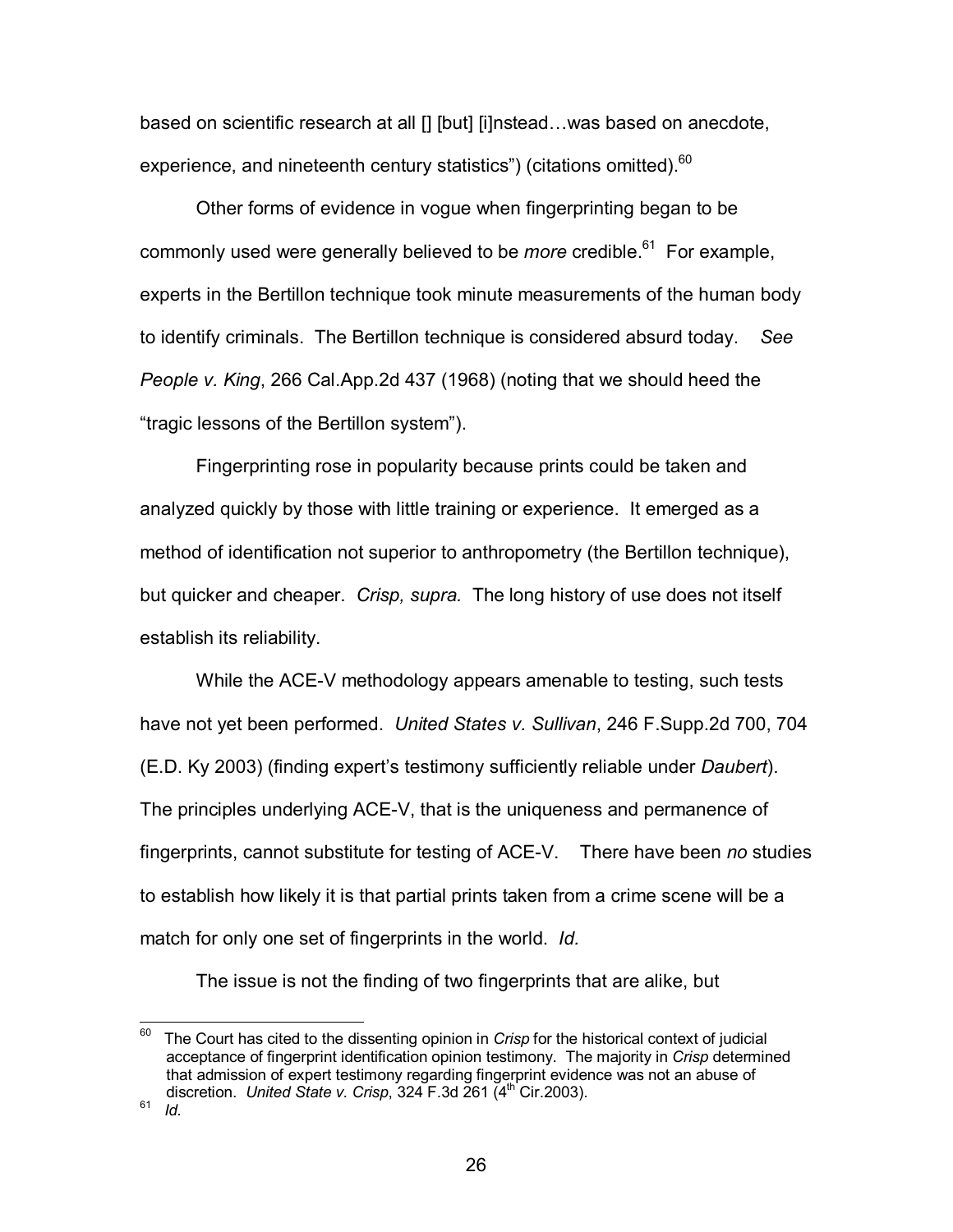rather the finding of prints from two different fingers that can be mistakenly judged to be alike by a fingerprint examination.

David A. Stoney, *Fingerprint Identification: The Scientific Basis of Expert* 

*Testimony on Fingerprint* in 3 Modern Scientific Evidence: The Law and Science

of Expert Testimony § 27-2.0, § 27-2.1.2[6] (David L. Faigman *et al*., eds., 2002)

cited in *Crisp, supra*.

 The State also points to "general acceptance" of fingerprint identification outside of law enforcement in the areas of:

> Military and Disaster Identification Hospitals: Infant Identification Security: Biometrics Civil Service Immigration

In this case, the State failed to prove how fingerprints taken in the areas listed above relate to **latent** fingerprint identification as described in this case. The Comparison of known exemplars is not at issue. In any event, while Defendant has argued a number of reasons why general acceptance should be discounted, Defendant has not challenged the notion that latent fingerprint identifications have been generally accepted. Rather, Defendant's contention is that the reliability of such identifications have not been proved since they have not been subjected to scientific testing.

 In this case, as in others, the State introduced evidence that fingerprint experts take and pass proficiency tests. There is no basis for a conclusion that these tests reflect real world conditions. *Crisp, supra* (citations omitted).

 Mr. Meagher incredibly testified that there is no error rate in ACE-V as it is an infallible methodology. He attributed all erroneous identifications to examiner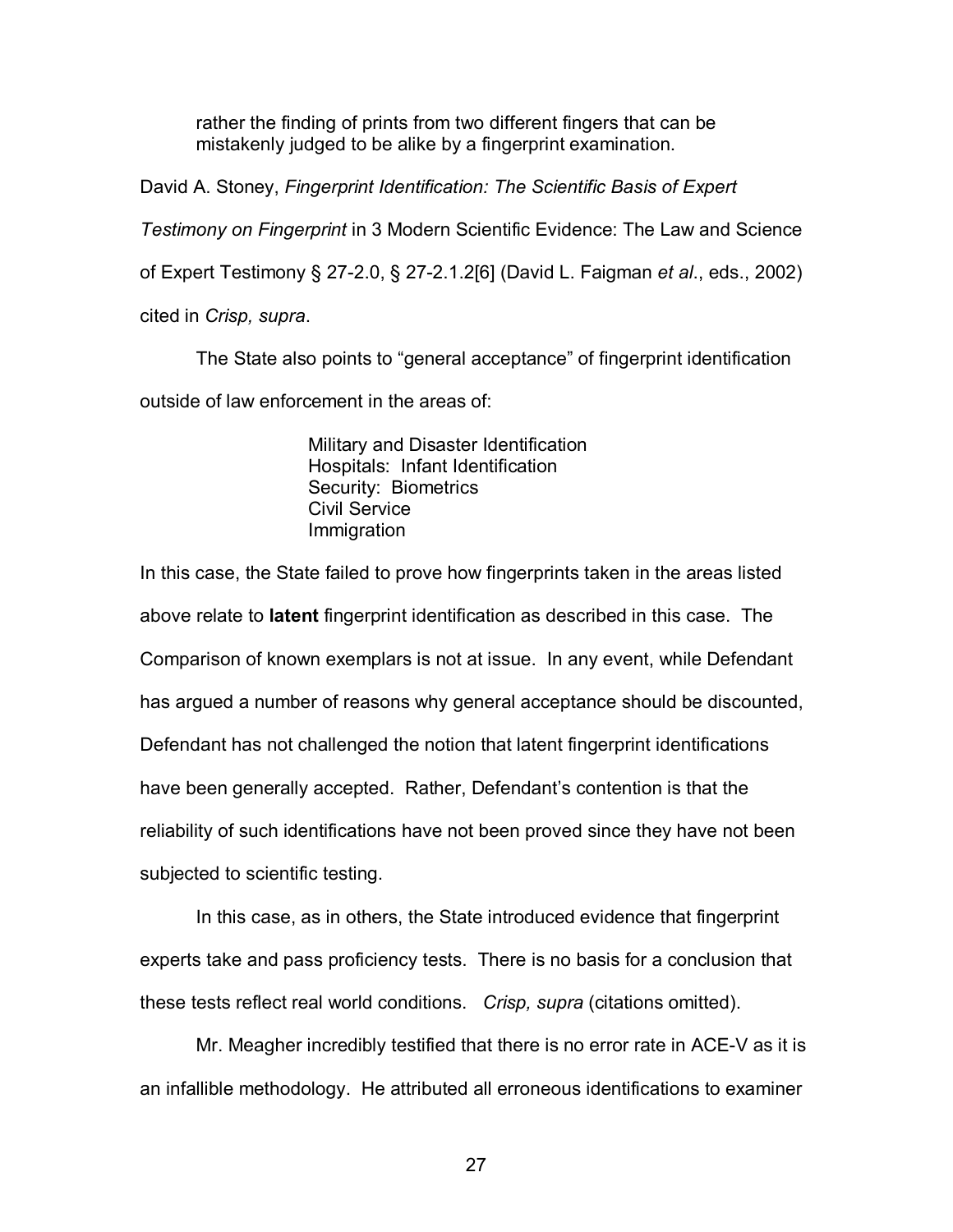error in applying the methodology. Mr. Meagher was neither credible nor persuasive in this regard. Without impartial testing, however, whether or not the methodology is infallible is unknown.

 An error rate, or lack thereof, must be demonstrated by reliable scientific studies, not by assumption. Where tests have attempted to imitate actual conditions, error rates by fingerprint examiners have been alarmingly high. *Crisp*, *supra,* citing Epstein:

In a 1995 test conducted by a commercial testing service, less than half of the fingerprint examiners were able to identify correctly all of the matches and eliminate the non-matches. On a similar test in 1998, less than sixty percent of the examiners were able to make all identifications and eliminations. An error rate that runs remarkably close to chance can hardly be viewed as acceptable under *Daubert*.

*Crisp, supra,* at 275. *Frye-Reed* is a more stringent standard than *Daubert*.

The lack of critical testing might not be so disturbing were it not for the

ACE-V methodology's use of entirely subjective judgments.<sup>62</sup>

In the *Mayfield* case, the initial interest in the Mayfield print according to

the OIG was attributable to the close similarity to LFP #17. Once the similarity

was noticed, the process of "circular reasoning" began to infect the examiner's

mental process, particularly in the absence of standards or safeguards to require

the examiner to document which features were observed in the latent print during

the analysis and which were only suggested during the comparison phase.

These errors occurred in the Level 2 details. <sup>63</sup>

 $\overline{a}$ While experts may opine based on their subjective judgments, for example in psychiatry, the criteria on which such judgments are based must be based on scientific or technical research. Such research is absent in the field of latent print identification.

<sup>&</sup>lt;sup>63</sup> OIG Review p.150.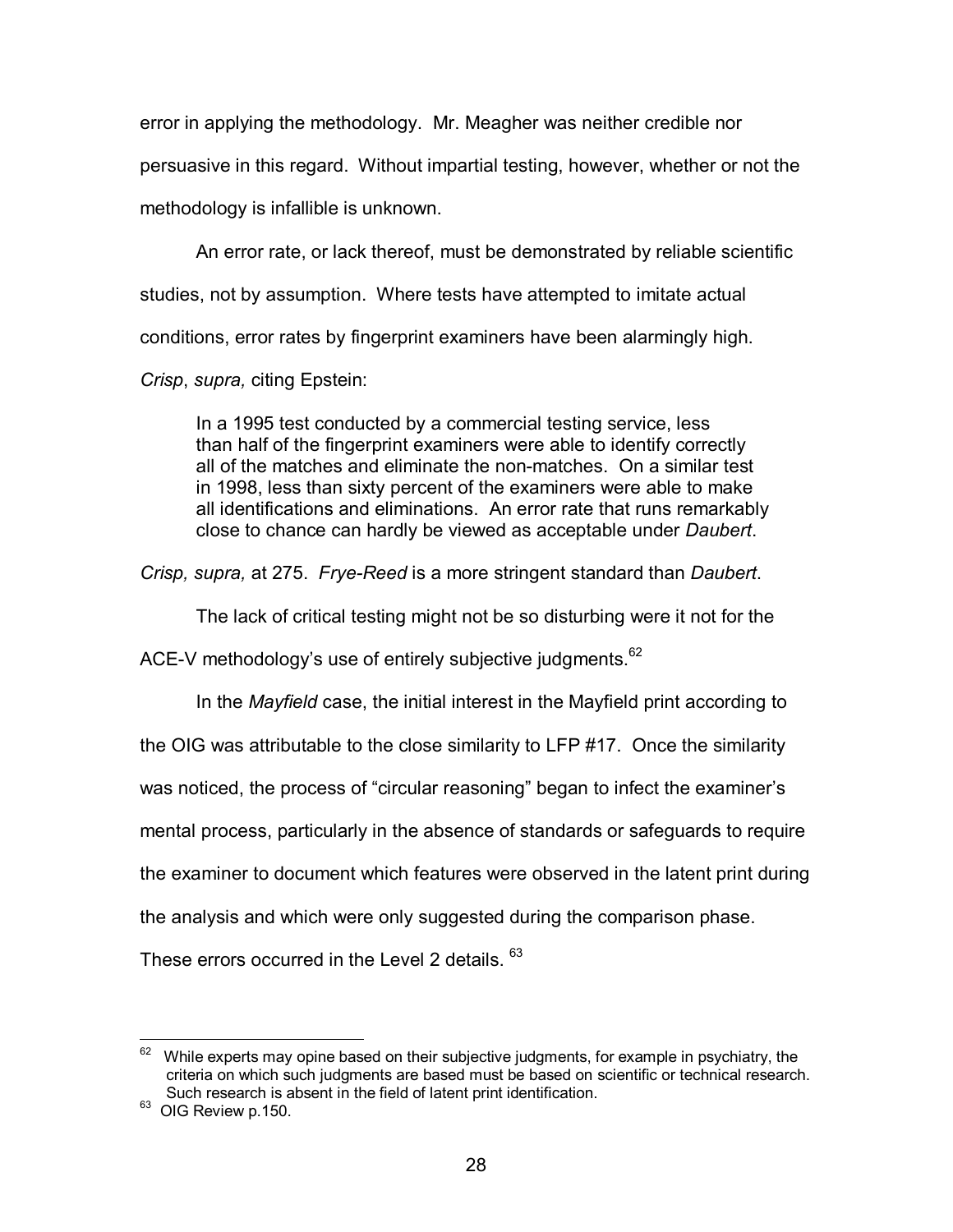The errors in the Level 3 details portion of the Mayfield examination were fundamentally different. None of the Level 3 features utilized by the FBI examiners to identify Mayfield had any correspondence to any points in the latent print.<sup>64</sup> Mr. Meagher found no useable Level 3 detail in the latent print when he identified that print to Daoud. *Id.* 

In trying to refute the findings of deficiencies in the FBI's use of the ACE-V methodology by the Office of the Inspector General, the State's witness, Mr. Meagher, again was neither credible nor persuasive. The OIG recommended that examiners be required to document features to be used in the analysis phase before comparison begins to avoid the detrimental effect of "confirmation bias" or context effect. 65

 The State did not establish in this case that there are any objective or universal standards that govern the application of the ACE-V technique that would establish its reliability. Mr. Meagher asserted that there were standards, but the degree of similarity required to individualize prints is left up to each individual examiner. Forensic experts argue: "[a]ny unbiased intelligent assessment of fingerprint identification practices today reveals that there are, in reality, no standards." *Crisp* citing Stoney, *supra*.

 Mr. Meagher testified that there are no minimum number of points required for a match. The trend away from a minimum-point requirement may not be unreasonable because the requirement is not based on scientific study. Epstein (quoting a fingerprint expert as saying that the point system is based on

 $64$  OIG Review p.151.

<sup>&</sup>lt;sup>65</sup> OIG Review p.191 see also OIG Review p.144..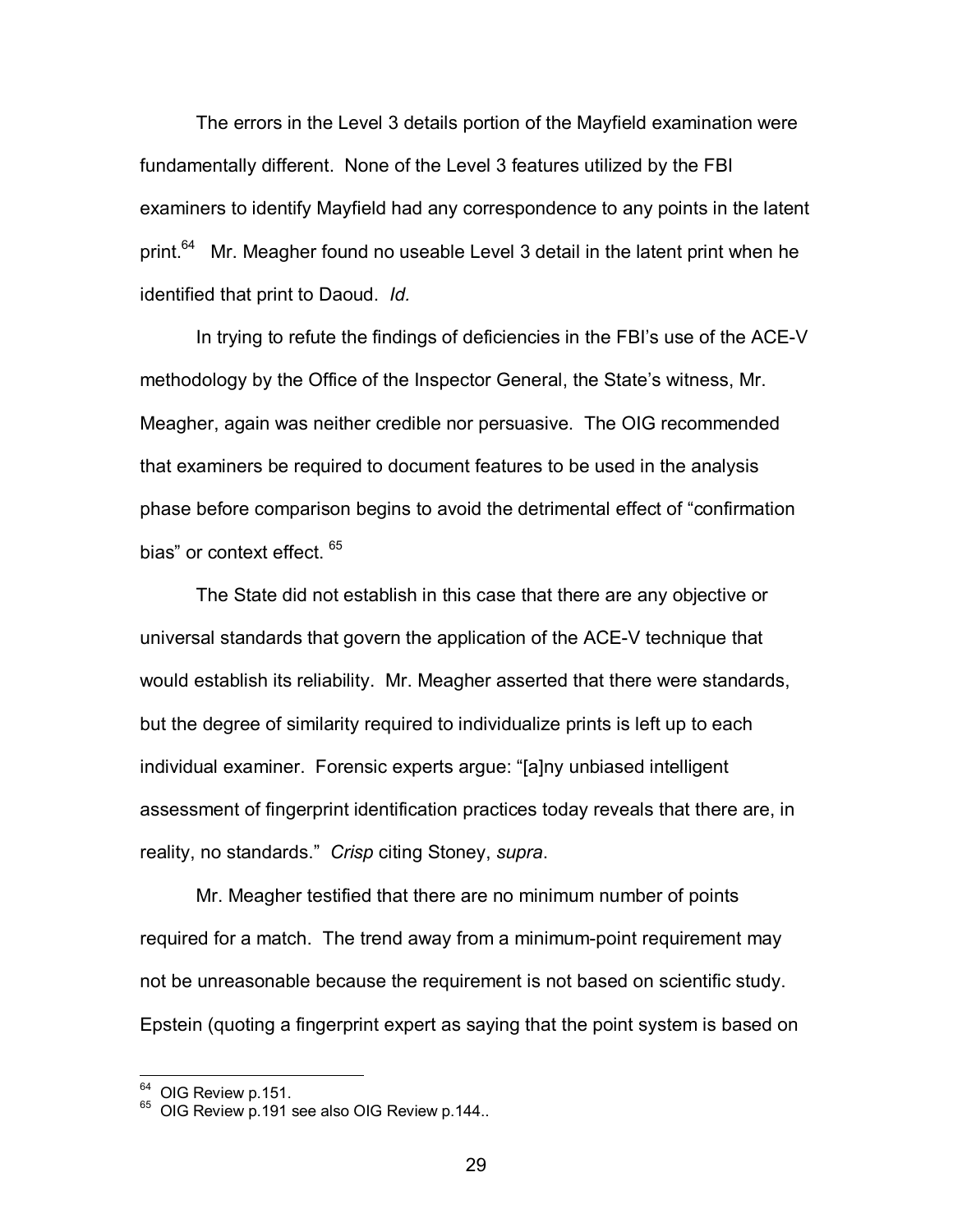"educated conjecture"). The criteria for absolute identification are ill-defined and little more than "the product of probabilistic intuitions widely shared among fingerprint examiners, not of scientific research." Stoney; *see also* Cole.

 Examiners are supposed to reject as matching a pair of prints that contain even one dissimilarity according to Mr. Meagher. Yet the OIG Review described how the experts in *Mayfield* believed the prints matched and so they explained away the differences rather than discounting the match. *See also* Epstein, *supra* at 640, cited in *Crisp* at 275. Nor is *Mayfield* the only proven case of an erroneous identification. *See, e.g., Cooper v. Dupnik*, 963 F.2d 1220 (9<sup>th</sup> Cir. 1992) and other incidents of erroneous identifications cited in Defendant's Motion to Exclude.

 The safety check in ACE-V is supposed to be the Verification phase. Any verification which does take place is not truly independent, since the reviewer is usually a colleague or supervisor in the same Forensic lab who is told of the first examiner's identification. Moreover, the reviewer is provided only the latent and the exemplar, that is the "match" to consider. Mr. Meagher's testimony that this procedure is adequate to avoid erroneous identification was neither credible nor persuasive.

 In the only case to cited by either side to have considered the OIG Review, the trial court determined that ACE-V is a reliable method; but, its accuracy is dependent on accurate application by the practitioner. *State v. Rockingham, supra.* In that case, the New Hampshire trial court held that there was an insufficient basis for the court to find that ACE-V principles were reliably

30 and 20 and 20 and 20 and 20 and 20 and 20 and 20 and 20 and 20 and 20 and 20 and 20 and 20 and 20 and 20 an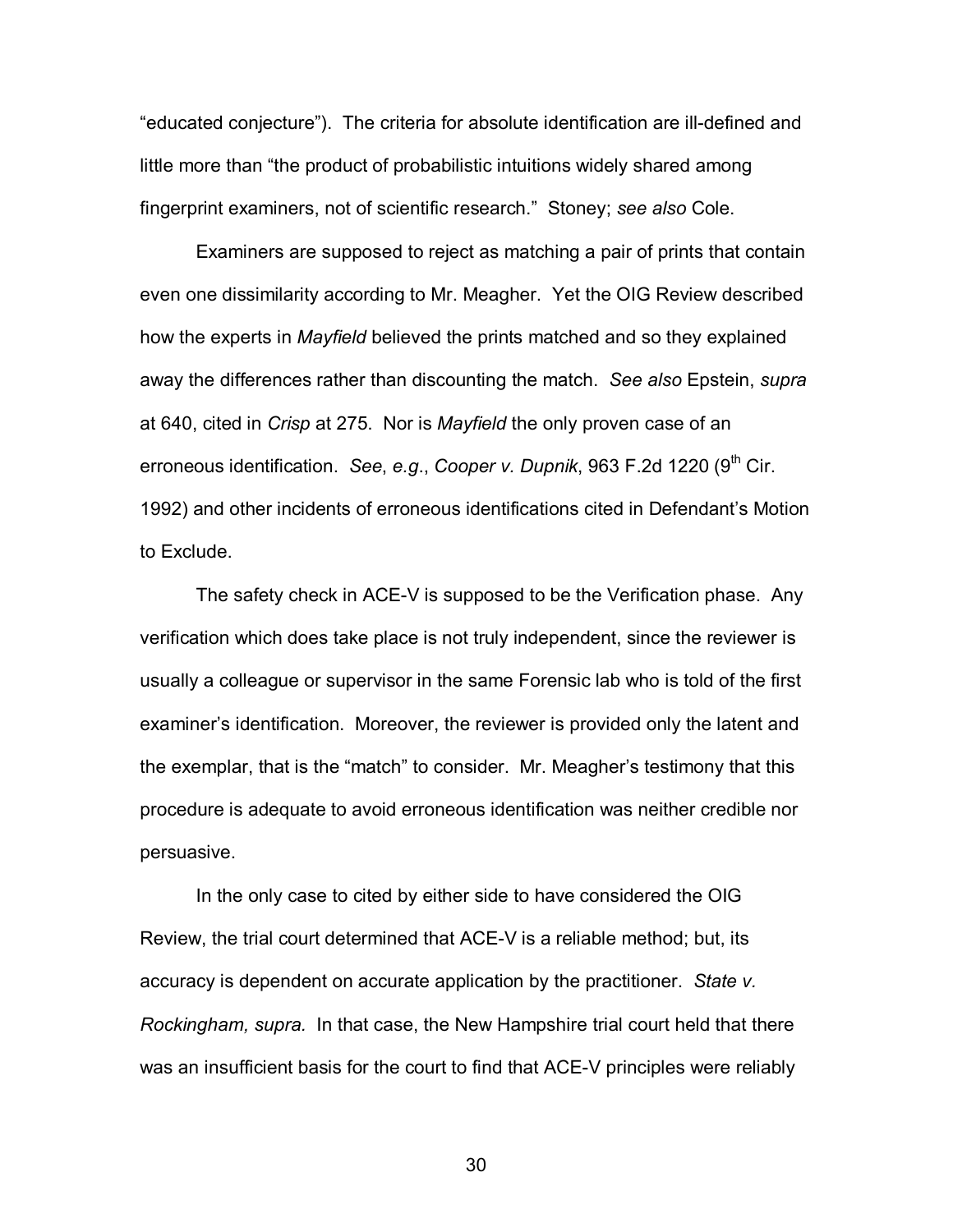applied. Consequently, the court refused to allow the State's expert to testify to her opinion regarding a single latent print recovered because she had not documented her examination and there had been no "blind" verification.

### **Conclusion**

 In conclusion, the proof presented by the State in this case regarding the ACE-V methodology of latent fingerprint identification showed that it was more likely so, than not so, that ACE-V was the type of procedure *Frye* was intended to banish, that is, a subjective, untested, unverifiable identification procedure that purports to be infallible. After impartial scientific testing, the establishment of an error rate and of objective criteria which when applied, are documented and can be verified, it may be that latent print identification opinion testimony as offered in this capital case will qualify for admission under *Frye-Reed*. The State did not meet that burden in this case and, consequently, shall not offer testimony that any latent fingerprint in this case is that of the Defendant. In this case, the State did not show by a preponderance of evidence that a fingerprint examiner can reliably identify a fingerprint to an individual to the exclusion of all others using the ACE-V method.

Date:\_\_\_\_\_\_\_\_\_\_\_\_\_\_\_\_\_\_\_\_\_\_\_ \_\_\_\_\_\_\_\_\_\_\_\_\_\_\_\_\_\_\_\_\_\_\_\_\_\_\_\_\_\_\_

Judge Susan Souder

Copies sent to:

Jason League, Esq. Lisa Dever, Esq. Assistant State's Attorneys M.S. 3506